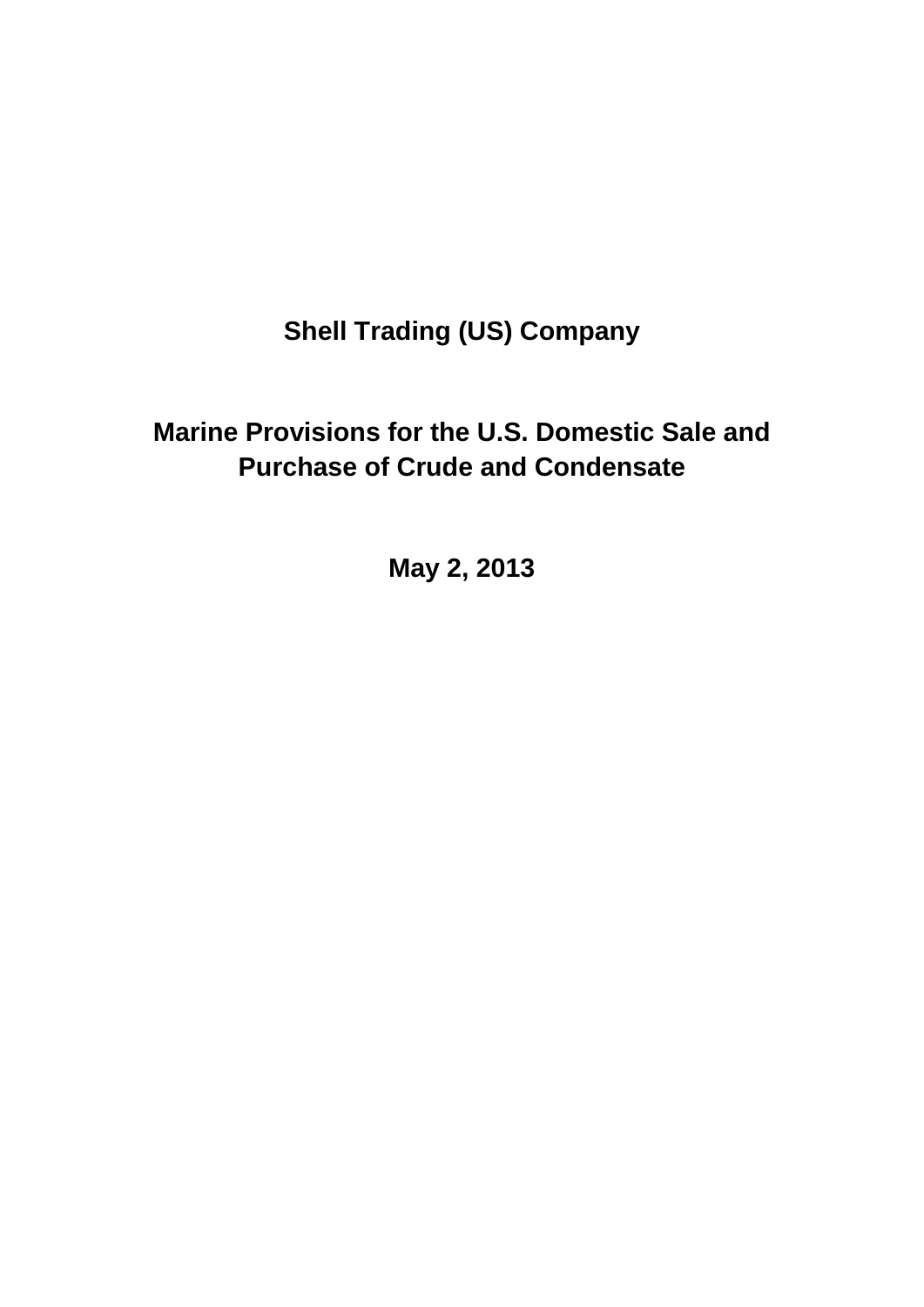<span id="page-1-0"></span>

| 1.              |  |
|-----------------|--|
| 2.              |  |
| 3.              |  |
| 4.              |  |
| 5.              |  |
| 6.              |  |
| 7.              |  |
| 8.              |  |
| 9.              |  |
| 10 <sub>1</sub> |  |
|                 |  |
|                 |  |
|                 |  |
|                 |  |
|                 |  |
|                 |  |
|                 |  |
|                 |  |
|                 |  |
|                 |  |
|                 |  |
|                 |  |
|                 |  |
|                 |  |
|                 |  |
| 24.             |  |
|                 |  |
|                 |  |
|                 |  |
| 27.             |  |
| 28              |  |
|                 |  |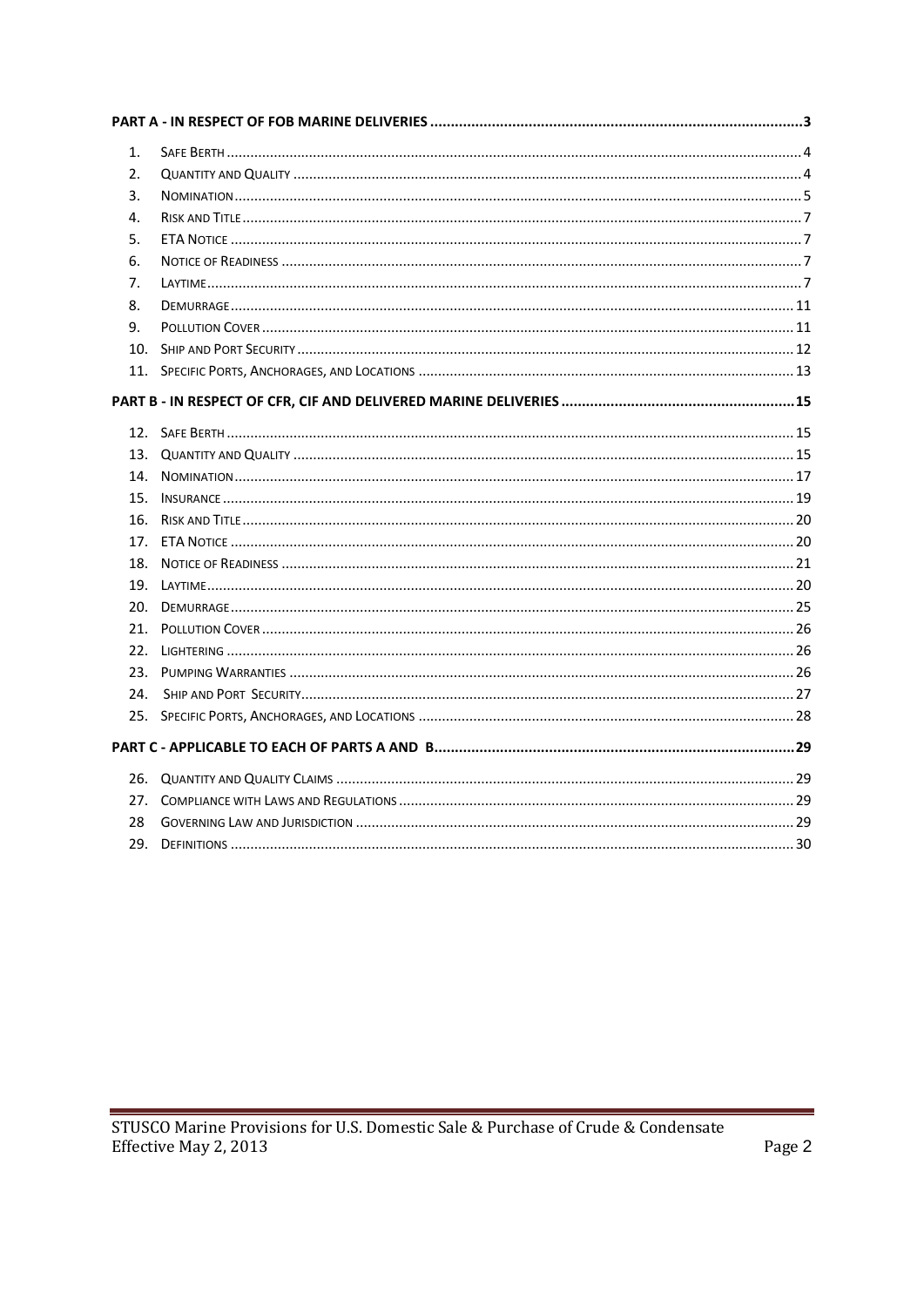# **Marine Provisions for the U.S. Domestic Sale and Purchase of Crude and Condensate**

These Marine Provisions shall apply to sales and purchases of crude and condensate to be delivered within the continental United States ("U.S."), including inland waterways and coastwise voyages, excluding the non-contiguous states Alaska and Hawaii and excluding the U.S. Territory Puerto Rico. These Marine Provisions shall apply in addition to the following General Provisions:

- 1. If Buyer and Seller are parties to a Master Trade Agreement, such Master Trade Agreement shall operate as the General Provisions;
- 2. If Buyer and Seller are parties to a mutual agreement amending The Conoco General Provisions Domestic Crude Oil Agreements effective January 1993 (Conoco 93 General Provisions), such mutual agreement shall operate as the General Provisions;
- 3. Where no Master Trade Agreement or other mutual agreement amending the Conoco 93 General Provisions exists, the Conoco 93 General Provisions and the 2012 Shell Trading (US) Company ("STUSCO") Amendments to the Conoco 93 General Provisions ("STUSCO Amendments") shall operate as the General Provisions.

To the extent these Marine Provisions are in conflict with the applicable trade confirmation, the trade confirmation shall govern; to the extent these Marine Provisions are in conflict with the applicable General Provisions, these Marine Provisions shall govern.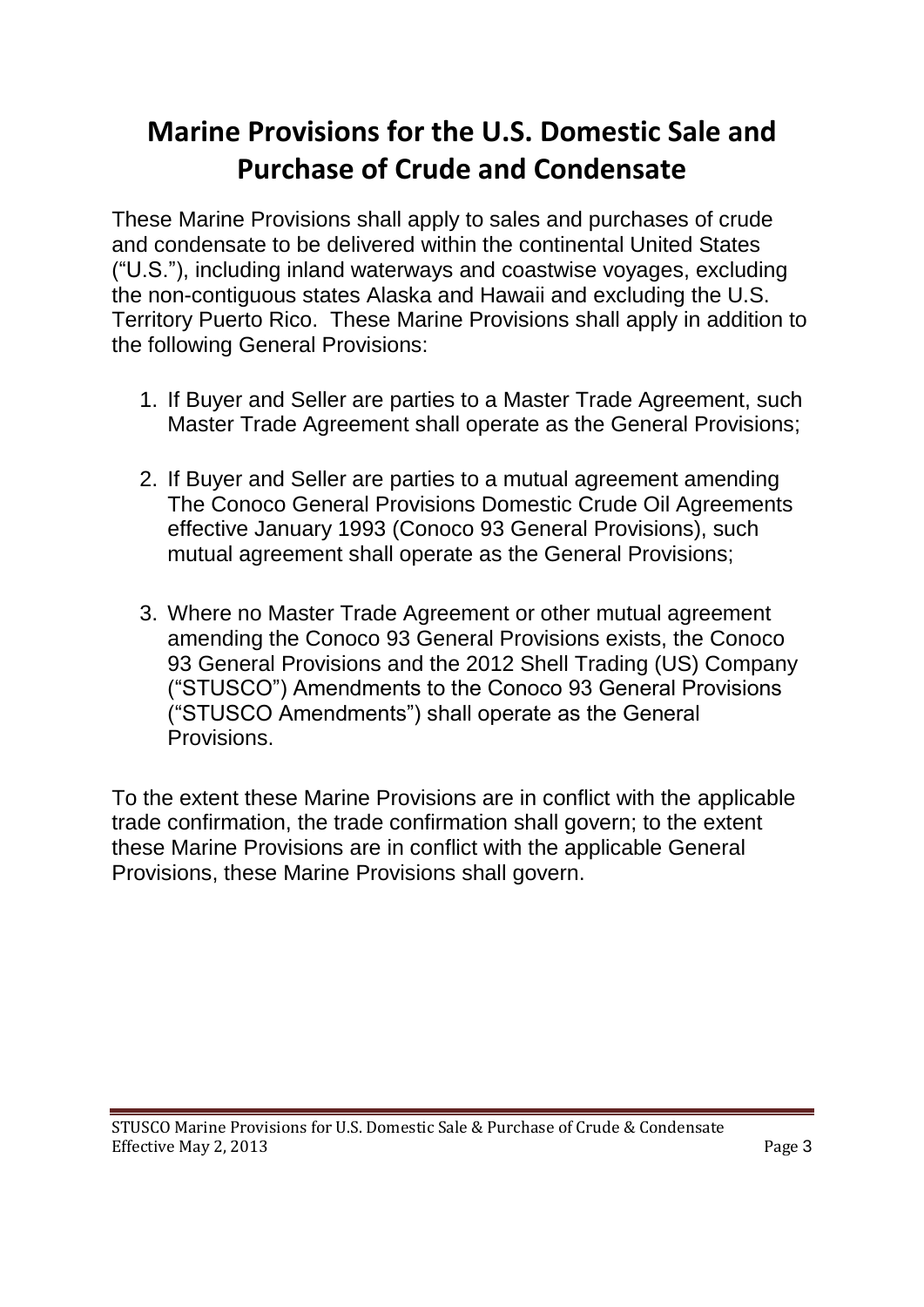## **PART A - In respect of FOB Marine deliveries**

#### 1. **Safe Berth**

- 1.1. Seller shall provide or shall cause to be provided, free of charge, a berth or berths which the nominated Vessel accepted by Seller can safely reach and leave and at which she can lie and load always safely afloat. All duties and other charges, including, without limitation, those incurred for tugs, pilots, mooring masters, and other port costs, due in respect of the Vessel at the Load Port, shall be paid by Buyer, except for those specified in Section 1.3 of this Agreement.
- 1.2. Seller shall not be deemed to warrant the safety of any channel, fairway, anchorage, or other waterway used in approaching or departing from the Load Port designated by Seller. Seller shall not be liable for:
	- 1.2.1. Any loss, damage, injury, or delay to the Vessel resulting from the use of such waterways; or
	- 1.2.2. Any damage to Vessels caused by other Vessels passing in the waterway.
- 1.3. Berth Shifting When berth shifting is required for the convenience of Seller, Seller will pay all pilot, tug, and port expenses incurred in shifting the Vessel and time shall count as used Laytime. When shifting is required due to Buyer, the Vessel or its equipment, Buyer will pay all expenses incurred in shifting the Vessel.

#### 2. **Quantity and Quality**

- 2.1. Quantity measurement and quality sampling and testing shall be conducted in accordance with the most current API or ASTM standards, as applicable.
- 2.2. The quantity shall be based on proven meters (if available) at the Load Port. If proven meters are unavailable, shoretank(s) downgauge measurements at the Load Port shall be used except when shoretank(s) (i) are active, or (ii) are in the critical zone, or (iii) the roof is not in floatation, or (iv) are unable to be measured manually, in which case measurement shall be conducted according to the following procedures:
	- 2.2.1. Tankers and Ocean-Going Barges: Quantity shall be based on the Vessel's loaded figure with a valid load VEF (if available) applied.
	- 2.2.2. Inland Barges: Quantity shall be based on static shoretank(s) upgauge measurements at the Discharge Port, adjusted for OBQ and ROB.
- 2.3. Quality determination shall be in accordance with the test results run on a volumetrically correct composite of samples drawn from shoretank(s) at the Load Port, or to the extent not available, a volumetrically correct Vessel compartment composite sample obtained at the Load Port.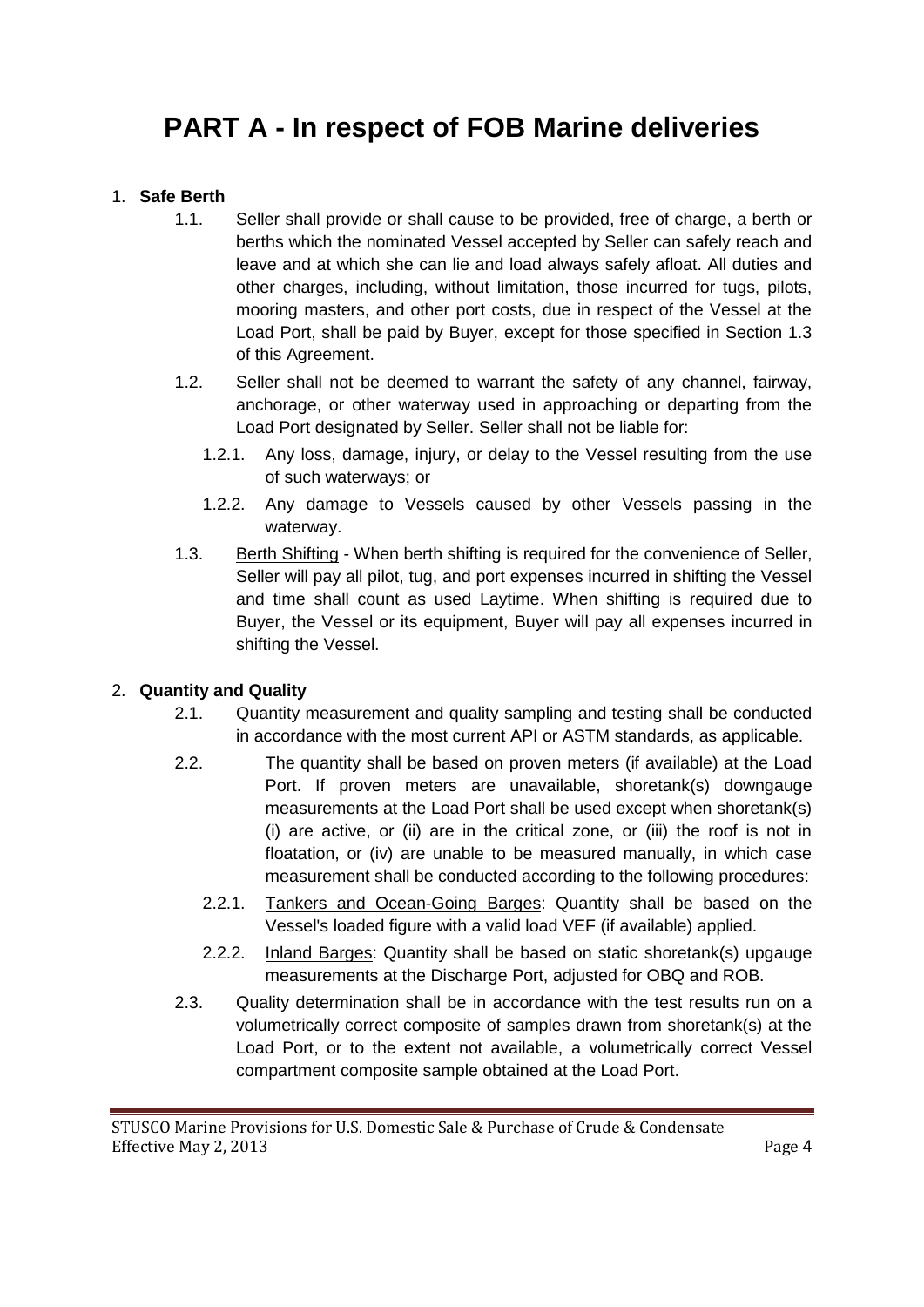- 2.4. With respect to quantity and quality at the Load Port an independent inspection shall be carried out at the Load Port by an independent inspector who is mutually acceptable to both Seller and Buyer. Seller and Buyer shall jointly appoint the independent inspector, and both parties shall share all inspection charges equally. The independent inspector's report shall be made available to both parties.
- 2.5. Results of the measurements set forth in this Section shall be issued in the form of the certificates of quantity and quality with respect to the Product loaded.
- 2.6. Except in cases of manifest error or fraud, the certificates of quantity and quality issued pursuant to this Section shall be conclusive and binding on both parties for invoicing purposes, and Buyer shall be obliged to make payment in full in accordance with (a) the payment provisions of the parties' Master Trade Agreement or other mutual agreement, if any, as referenced in the trade confirmation; (b) Paragraph F, Payment section of the Conoco 93 General Provisions and Paragraph F, Payment section of the STUSCO Amendments, if applicable; or (c) if contained therein, the payment terms of the applicable trade confirmation. This section 2.6 shall be without prejudice to the rights of either party to file a claim for quantity and/or quality.
- 2.7. In addition to the independent inspector appointed pursuant to this Section, either party may, at its own expense, appoint a representative, acceptable to the Load Port, to witness the loading of each cargo. Any delays resulting in demurrage at the Load Port due to either party's appointed representative shall be for the account of the party appointing said representative causing the delay.

#### 3. **Nomination**

- 3.1. Buyer shall nominate every Vessel used in cargo operations (including loading, discharging, or lightering), as well as, when known, the primary towing vessel engaged in the transport by directly towing astern, alongside, or pushing ahead of an associated barge acceptable to Seller, such acceptance shall not be unreasonably withheld. For the avoidance of doubt, Seller shall be entitled to reject Buyer's nominated Vessel if it does not pass Seller's internal safety vetting procedure or that of any of Seller's Suppliers.
- 3.2. Where practicable under a Confirmation, Buyer shall nominate a Vessel pursuant to the following requirements:
	- 3.2.1. Tanker Nominations At least two (2) days before the first day of the agreed Loading Date Range. For voyages of two (2) days or less: at least one (1) day before the first day of the agreed Loading Date Range.
		- 3.2.1.1. Ocean-Going Barge and Inland Barge Nominations At least two (2) days before the first day of the agreed Loading Date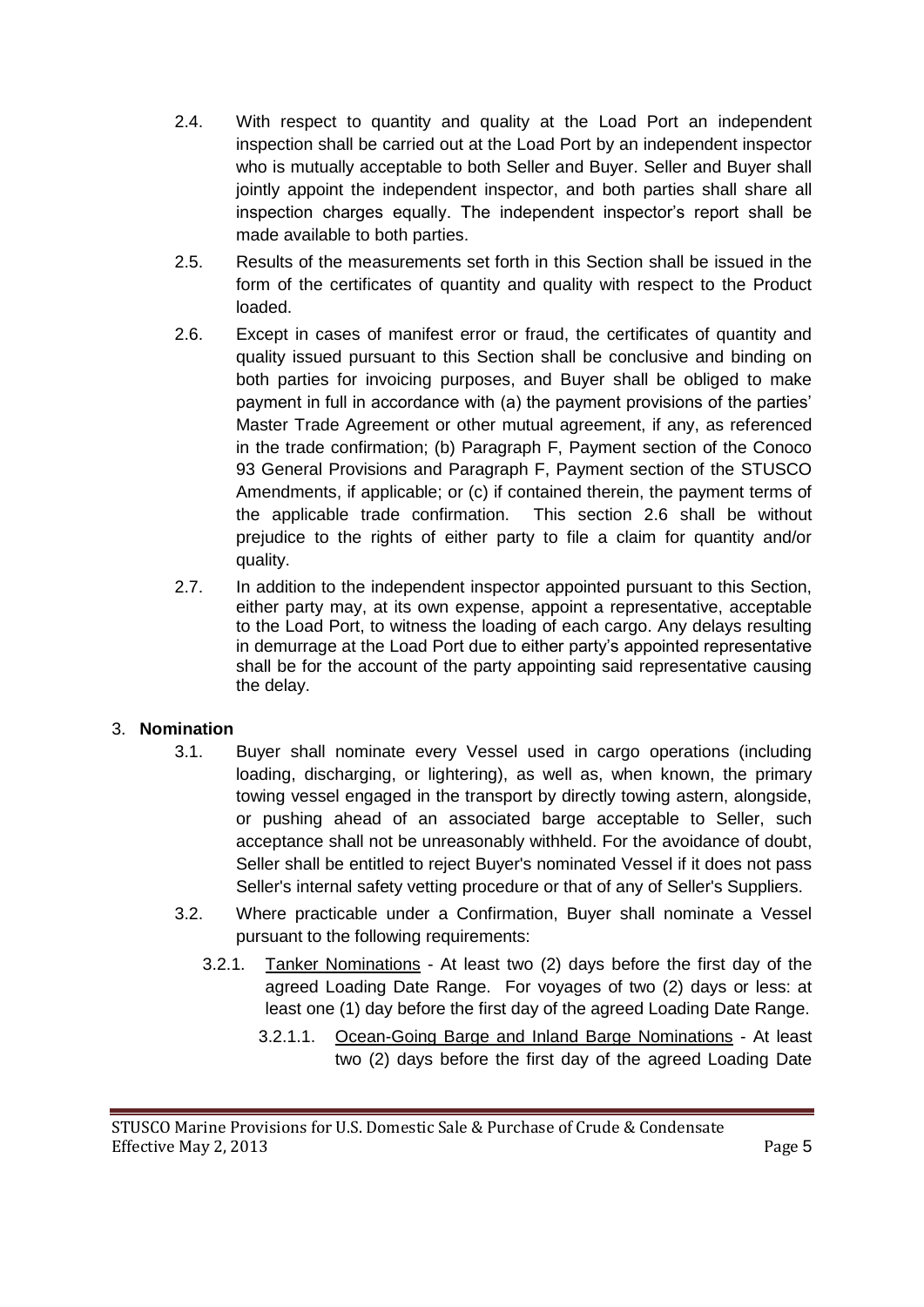Range. For voyages of two (2) days or less: at least one (1) day before the first day of the agreed Loading Date Range.

- 3.3. If the parties enter into a Transaction later than any of the applicable dates for notification then Buyer shall nominate a Vessel as soon as practicable following the Agreement date.
- 3.4. All nominations shall be in writing (e-mail acceptable) and Buyer shall include, to the extent known (except with respect to the primary towing vessel engaged in the transport by directly towing astern, alongside, or pushing ahead of an associated barge, in which case the information identified in Sections 3.4.4, 3.4.5 and 3.4.8 are not required for such vessel):
	- 3.4.1. Contract Reference
	- 3.4.2. Vessel Name
	- 3.4.3. Load Port
	- 3.4.4. Product Grade
	- 3.4.5. Contractual Quantity + Agreed Volume Tolerance
	- 3.4.6. Agreed Loading Date Range
	- 3.4.7. Vessel ETA at the Load Port
	- 3.4.8. Independent inspector
	- 3.4.9. Comments / Instructions (as applicable)
- 3.5. Seller shall communicate its acceptance or rejection of any Vessel nomination within one (1) Banking Day after receipt of such nomination.
- 3.6. Vessel Substitution Buyer may, or if necessary to perform its obligations hereunder must, with Seller's prior agreement, substitute, in accordance with the nomination procedures in this Section, any Vessel, with another Vessel acceptable to Seller, which is similar in all material respects to the Vessel so replaced. Said nomination shall not alter any existing terms under this Agreement beyond the Vessel used to fulfill the obligations of said Agreement.
- 3.7. Despite any prior acceptance, Seller shall have the right to revoke its acceptance of Buyer's Vessel nomination at any time after Seller's initial acceptance (but prior to passing of risk and title hereunder) on any reasonable ground, including but not limited to, if such Vessel is involved in any incident or if more recent information regarding such Vessel becomes available to Seller at any time after such prior acceptance.
- 3.8. In case of rejection, Buyer shall promptly nominate a Vessel acceptable to Seller and Buyer shall not, unless otherwise provided in (a) the Force Majeure provisions of the parties' Master Trade Agreement or other mutual agreement, if any, as referenced in the trade confirmation; (b) Paragraph E, Force Majeure section of the Conoco 93 General Provisions or Paragraph E, Force Majeure section of the STUSCO Amendments, if applicable; or (c)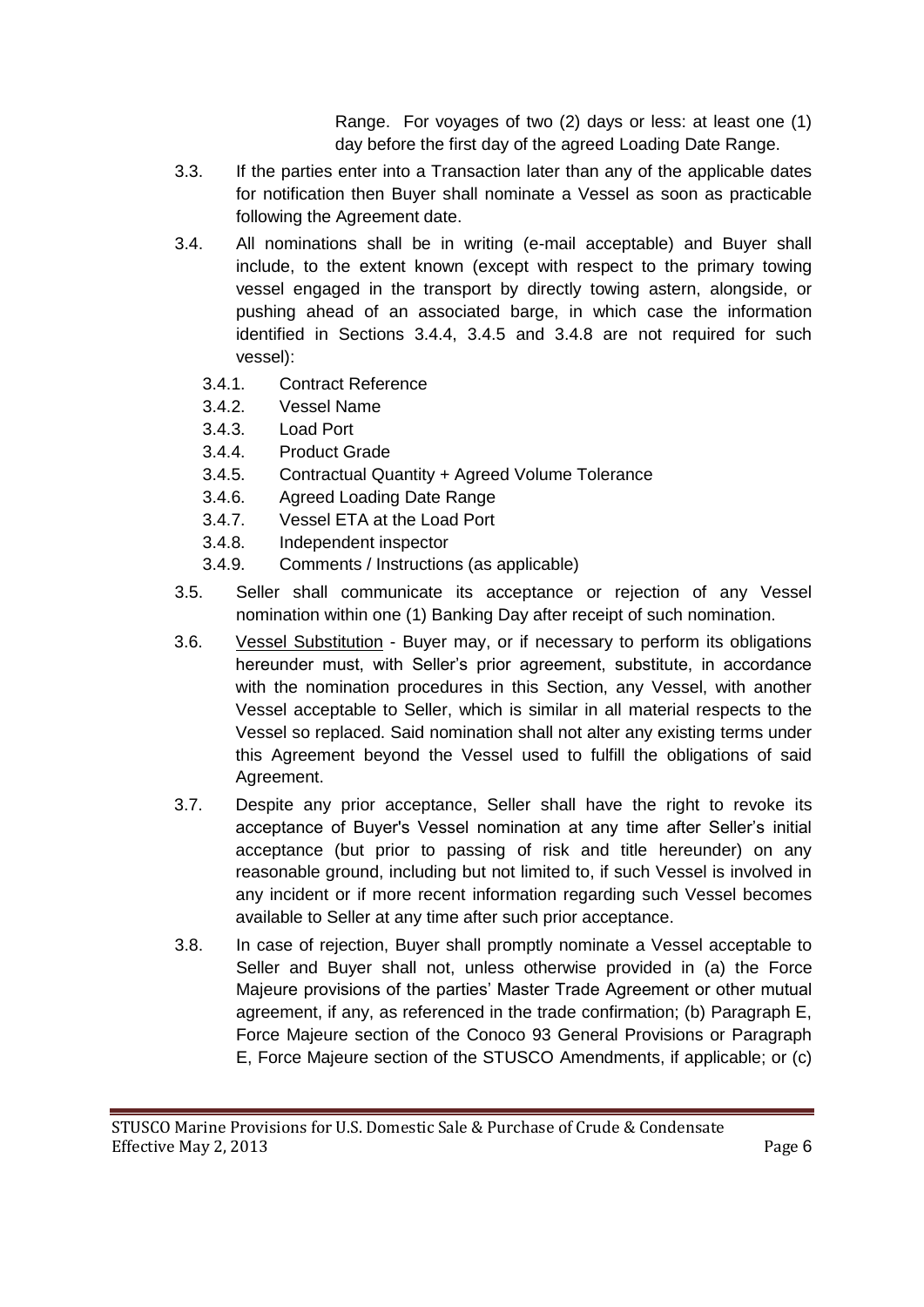if contained therein, the Force Majeure section of the applicable trade confirmation, be relieved of its responsibility to perform the agreed loading.

- 3.9. Buyer shall narrow (wholly within the original Loading Date Range) the agreed Loading Date Range to a three (3) day Loading Date Range by providing Seller written notice (e-mail acceptable) five (5) days before the first day of the narrowed Loading Date Range.
- 3.10. Regulations at the Load Port All applicable governmental, local and port authority rules and regulations, and terminal rules and regulations in force at the Load Port shall apply to Buyer's Vessel. Notwithstanding anything to the contrary contained in this Section, if any Vessel nominated by Buyer does not comply with the foregoing provisions or any of them, Seller or Seller's Supplier(s) may refuse to berth, load, or continue to load the Vessel in question.

#### 4. **Risk and Title**

4.1. Title to and risk of loss or damage to any Product delivered under this Agreement shall be transferred from Seller to Buyer at the Load Port as the Product passes the Vessel's permanent hose connection.

## 5. **ETA Notice**

- 5.1. Buyer shall arrange for its Vessel to notify the Load Port via telex, letter, telegram, e-mail, or telecopy/fax of the Vessel's ETA pursuant to the following schedule:
	- 5.1.1. Tankers and Ocean-Going Barges:
		- 5.1.1.1. Where practicable, no later than twenty four (24) hours prior to the Vessel's arrival at the Load Port. The Load Port shall be further notified six (6) hours in advance of the Vessel's arrival at the Load Port.
	- 5.1.2. Inland Barges:
		- 5.1.2.1. Where practicable, no later than twenty four (24) hours prior to the Vessel's arrival at the Load Port. The Load Port shall be further notified six (6) hours in advance of the Vessel's arrival at the Load Port. After the six (6) hour notice, when a scheduled arrival time changes by more than two (2) hours, all reasonable efforts shall be made to notify the Load Port of such change.
- 5.2. Any delays arising from the failure to adhere to these ETA notices shall not count as used Laytime or demurrage if the Vessel is on demurrage.

#### 6. **Notice of Readiness**

6.1. By no later than 23:59 hours local time on the last day of the agreed Loading Date Range, the Vessel nominated by Buyer hereunder shall arrive at the Load Port (or the usual waiting place), complete all formalities, in all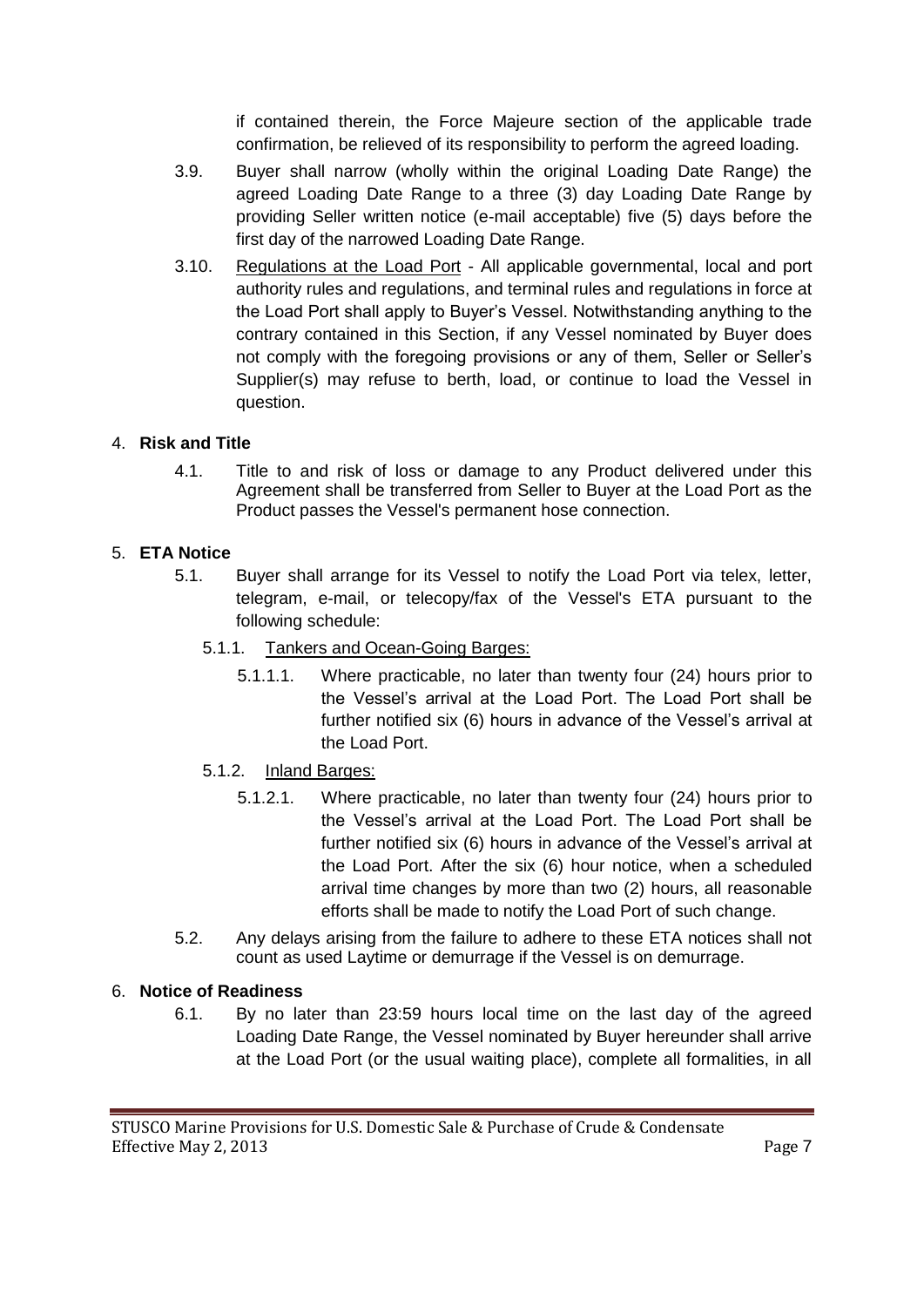respects be ready to commence loading the Product deliverable hereunder, and NOR shall be tendered.

#### 7. **Laytime**

- 7.1. Laytime Allowance:
	- 7.1.1. Unless specified in a Confirmation, the Laytime allowance shall be:
		- 7.1.1.1. Tankers: Thirty six (36) hours, pro rata for part cargo.
		- 7.1.1.2. Ocean-Going Barges and Inland Barges:
			- 7.1.1.2.1. Voyage Chartered: One-half (1/2) of the total Laytime allowance as provided in the single voyage charter party, pro rata for part cargo.
			- 7.1.1.2.2. Time Chartered, Demise Chartered, or Buyer Owned:

| <b>Vessel Type</b>         | <b>Barrel Volume</b> | <b>Laytime Allowance</b>              |
|----------------------------|----------------------|---------------------------------------|
| <b>Inland Barges</b>       | Up to 26,999         | 12 hours                              |
|                            | 27,000 and above     | 2,500 barrels per hour + 3 free hours |
| <b>Ocean- Going Barges</b> | Up to 39,999         | 12 hours                              |
|                            | 40,000 - 49,999      | 13 hours                              |
|                            | 50,000 - 59,999      | 15 hours                              |
|                            | 60,000 - 67,999      | 16 hours                              |
|                            | 68,000 - 74,999      | 17 hours                              |
|                            | 75,000 - 95,999      | 19 hours                              |
|                            | 96,000 - 118,999     | 20 hours                              |
|                            | 119,000 - 144,999    | 21 hours                              |
|                            | 145,000 - 154,999    | 23 hours                              |
|                            | 155,000 - 199,999    | 24 hours                              |
|                            | $200,000 - 299,999$  | 30 hours                              |
|                            | 300,000 and above    | 36 hours                              |

- 7.1.2. Laytime allowance shall be no less than a minimum of twelve (12) hours.
- 7.1.3. If the Vessel is loading or discharging any part cargo for other parties at the same berth, then any time used by the Vessel waiting at or for such berth and in loading which would otherwise count as used Laytime or demurrage if the Vessel is on demurrage, shall be pro-rated in the proportion that Seller's cargo bears to the total cargo worked by the Vessel at such berth. If however used Laytime or demurrage if the Vessel is on demurrage is solely attributable to the other parties' cargo operations, then such time shall not count in calculating used Laytime or demurrage if the Vessel is on demurrage.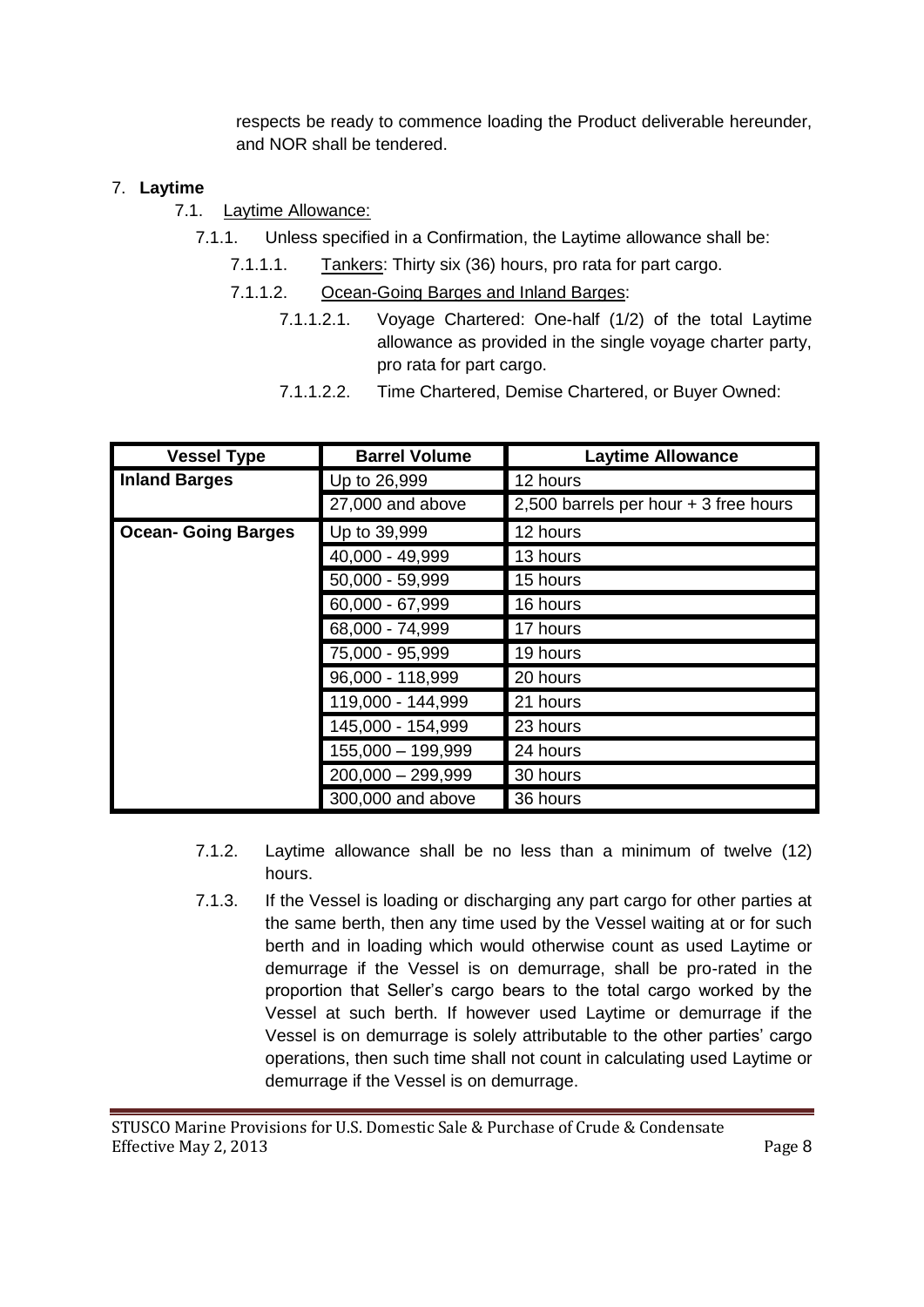- 7.1.4. Multiple Inland Barges. In the case of multiple inland barges being towed by one towboat, all the barges will be expected to load simultaneously. The minimum of twelve (12) hours of Laytime allowance shall apply to the load for all the inland barges associated with one towboat.
	- 7.1.4.1 If the designated Load Port requires barges to berth individually, Laytime consumed in shifting the barges shall count as used Laytime or demurrage, if on demurrage.
	- 7.1.4.2 If the Tow requires barges to berth individually, time consumed in shifting the barges shall not count as used Laytime or demurrage, if on demurrage.
- 7.2. Time consumed due to any of the following shall not count as used Laytime or if the Vessel is on demurrage, for demurrage:
	- 7.2.1. On an inward passage including, but not limited to, awaiting daylight, tide, tugs, or pilot, and moving from an anchorage or other waiting place until the Vessel is All Fast;
	- 7.2.2. Any delay due to the Vessel's condition, breakdown, or any other causes attributable to the Vessel;
	- 7.2.3. Any delay due to prohibition of loading at any time by the owner or operator of the Vessel or by the port authorities, unless the prohibition is caused by Seller or Seller's Supplier's facility's failure to comply with applicable laws, rules, and regulations;
	- 7.2.4. Any delay due to the Vessel bunkering, provisioning, discharging or shifting of slops, ballast, or contaminated cargo, unless this is carried out concurrent with loading or other normal cargo operations such that no loss of time is involved;
	- 7.2.5. Any delay due to the Vessel's incompatibility with the configuration of the berthing or other port facilities, including time consumed in making up connections to remedy any incompatibility;
	- 7.2.6. Any delay due to pollution or threat thereof caused by any defect in the Vessel or any act or omission to act by the master or crew of the Vessel;
	- 7.2.7. Any delay due to the Vessel's violation of the operating or safety rules and/or regulations of the Load Port, noncompliance with: (i) federal or state laws, (ii) U.S. Coast Guard regulations, (iii) any other applicable regulations, (iv) or failure to obtain or maintain required certification;
	- 7.2.8. Any delays caused by strike, lockout, stoppage or restraint of labor of master, officers or crew of the Vessel, or of tugboats or pilots;
	- 7.2.9. Any delay awaiting customs or immigration clearance, other required governmental or port clearance, or free pratique, if applicable.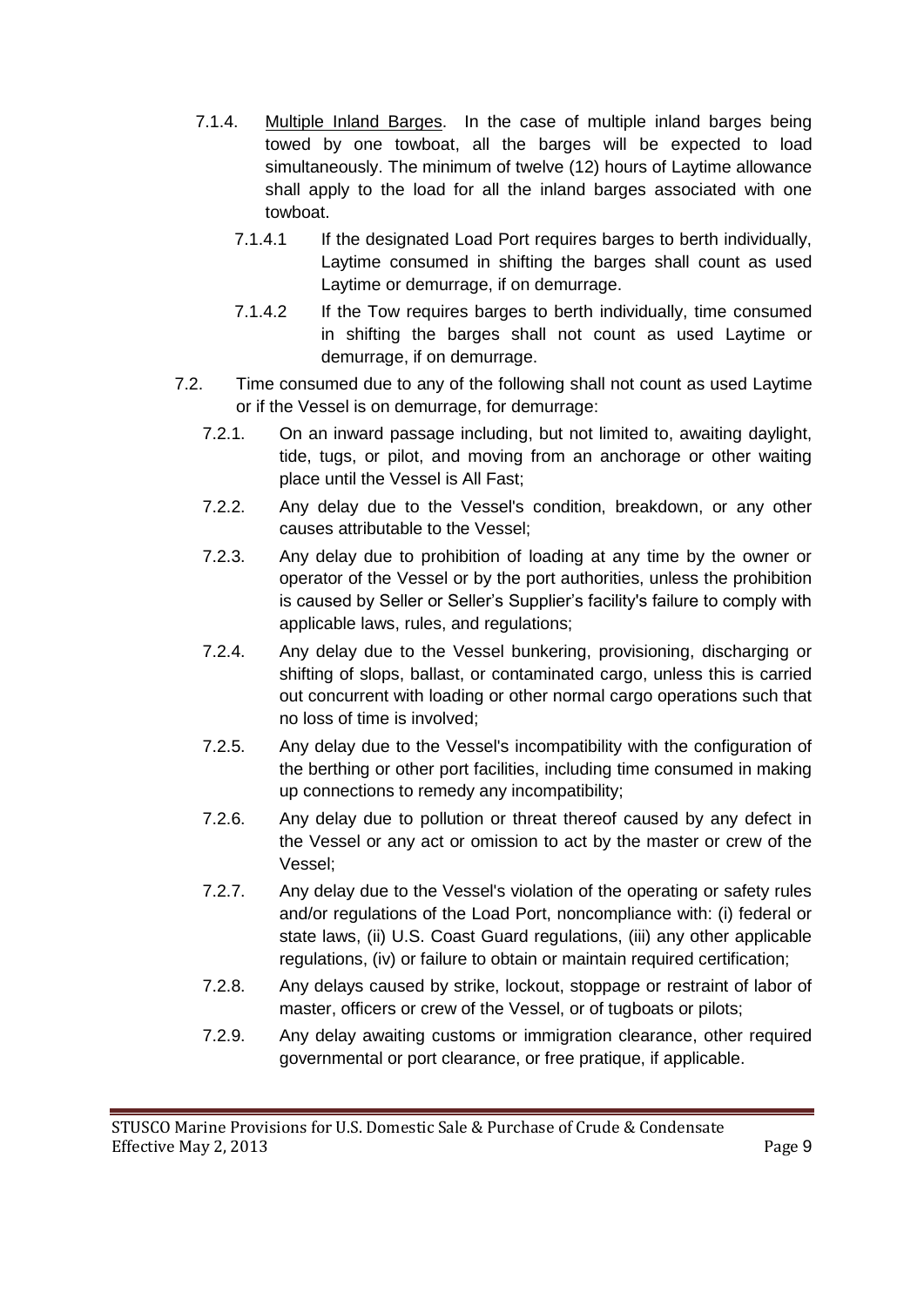- 7.3. Any delay, not first caused by the negligence of Seller or Seller's Supplier(s), that is the result of fire, explosion, civil unrest, act of war, riot, strike, lockout, stoppage or restraint of labor, breakdown of machinery or equipment in or about the facilities of Seller or Seller's Supplier, adverse weather and/or sea conditions or Act of God, or other delays not reasonably within the control of either party (and except as otherwise provided in this Agreement), shall be paid for at one-half (1/2) the rate otherwise provided for demurrage.
- 7.4. Laytime Commencement:

## 7.4.1. Tankers and Ocean-Going Barges:

- 7.4.1.1. If the Vessel arrives before the agreed Loading Date Range and tenders NOR, Laytime shall not commence until 06:01 hours on the first day of the agreed Loading Date Range, unless Seller elects to accept the Vessel earlier, in which case Laytime shall begin when the Vessel is All Fast.
- 7.4.1.2. If the Vessel arrives within the agreed Loading Date Range and tenders NOR, Laytime shall commence six (6) hours after the Vessel's NOR being tendered or when the Vessel is All Fast, whichever occurs first.
- 7.4.1.3. If the Vessel arrives after the last day of the agreed Loading Date Range and tenders NOR, and is accepted by Seller in its sole and absolute discretion, then, without prejudice to any of Seller's other rights, Laytime shall commence when the Vessel is All Fast.

## 7.4.2. Inland Barges:

- 7.4.2.1. If the Vessel arrives before the agreed Loading Date Range and tenders NOR, Laytime shall not commence until 00:01 hours on the first day of the agreed Loading Date Range, unless Seller elects to accept the Vessel earlier, in which case Laytime shall begin when the Vessel is All Fast.
- 7.4.2.2. If the Vessel arrives within the agreed Loading Date Range and tenders NOR, Laytime shall commence upon the Vessel's NOR being tendered, berth or no berth, or when the Vessel is All Fast, whichever occurs first.
- 7.4.2.3. If the Vessel arrives after the last day of the agreed Loading Date Range, tenders NOR, and is accepted by Seller in its sole and absolute discretion, then, without prejudice to any of Seller's other rights, Laytime shall commence when the Vessel is All Fast.
- 7.5. Laytime shall cease after all Product has been loaded and when the hoses have been disconnected from the Vessel and, in the case of inland barges, when the Vessel has been released by Seller or Seller's Supplier(s).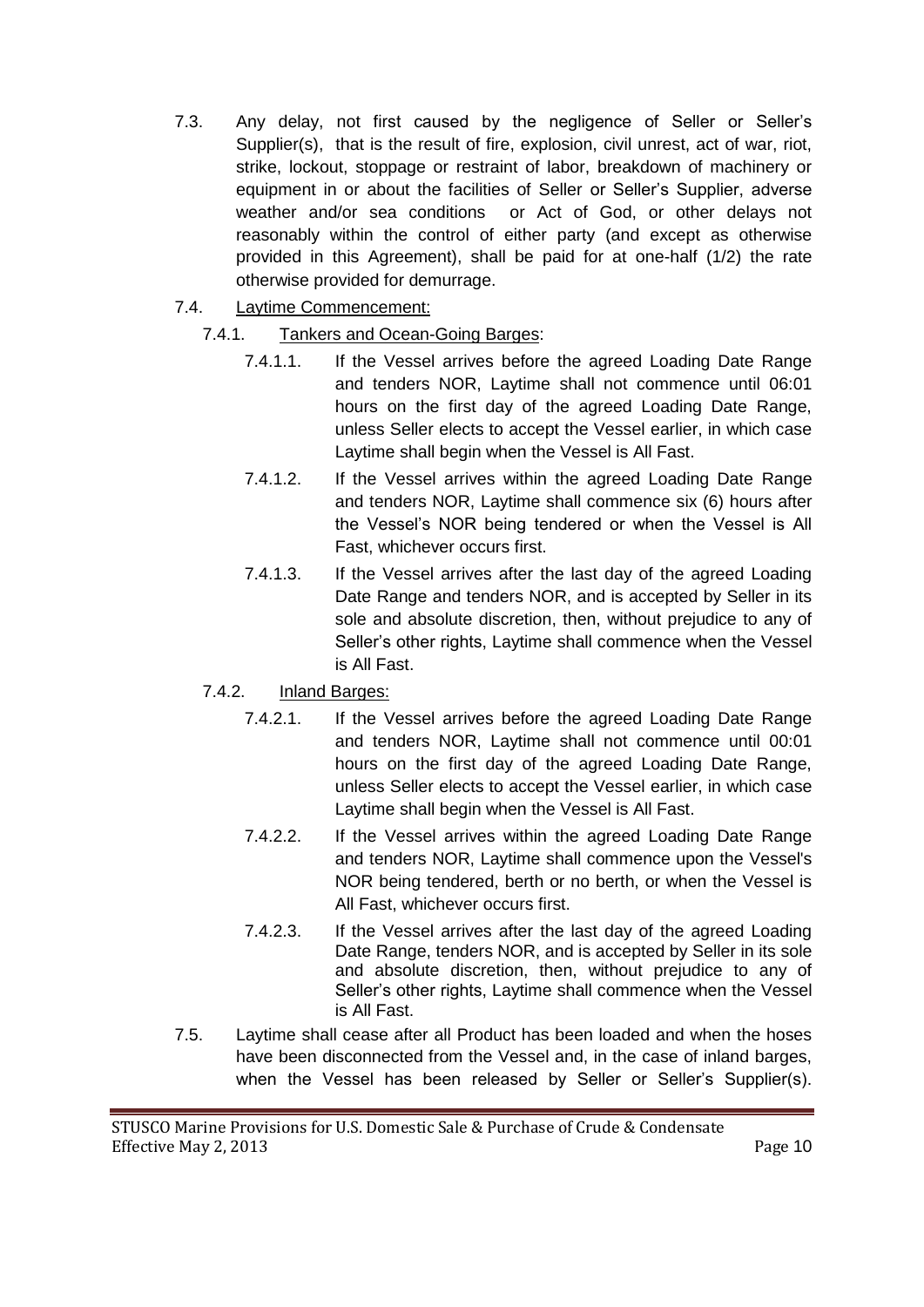However, Laytime will recommence two (2) hours after disconnection of hoses if the Vessel is delayed in its departure due to Seller or Seller's Supplier's not providing any and/or all of the necessary documents and/or clearances to allow the Vessel to depart. Used Laytime shall continue until such documents and/or clearances have been provided to the Vessel by Seller or Seller's Supplier(s).

7.6. Where the parties agree in the Confirmation that the public dock clause applies, if loading occurs at a public terminal over which Seller has no control, Vessels are loaded on a first come first serve basis subject to dock availability. Laytime shall not commence until Vessel is All Fast at the dock. Seller will not be responsible for any delays or demurrage incurred while waiting for a berth.

#### 8. **Demurrage**

- 8.1. Demurrage Rate: For all time that used Laytime exceeds the Laytime allowance, Seller shall pay demurrage, at the rate specified in a Confirmation, or where no rate is specified in a Confirmation as follows:
	- 8.1.1. for single voyage chartered Vessels, the demurrage rate shall be based on the demurrage rate specified in the single voyage charter party for the Vessel performing the voyage in question.
	- 8.1.2. for Buyer owned, time chartered, or demise chartered Vessels, or where Buyer is unable to substantiate the single voyage demurrage rate per this Section of this Agreement, the parties shall mutually agree upon the applicable rate. If a dispute arises between the parties as to the applicable rate, then the rate shall be established as follows:
		- 8.1.2.1. Tankers: The parties shall appoint a mutually agreed upon ship broker who shall establish the applicable demurrage rate with costs for obtaining such demurrage rate split between the parties.
		- 8.1.2.2. Ocean-Going Barges and Inland Barges: The parties shall appoint a mutually agreed upon barge broker who shall establish the applicable demurrage rate with costs for obtaining such demurrage rate split between the parties.
- 8.2. For demurrage purposes, all Inland Barges or tows operating as a unit shall be considered collectively as one unit.
	- 8.2.1. In respect of tows, Seller will not be liable for towboat demurrage during delays of berthing or loading where the Load Port has notified the Vessel's master that the towboat would not be required at the port for that time period.
- 8.3. Demurrage Claims: Demurrage claims must be submitted in writing (e-mail acceptable) with full supporting documentation no later than ninety (90) calendar days after the completion of loading date. IF A DEMURRAGE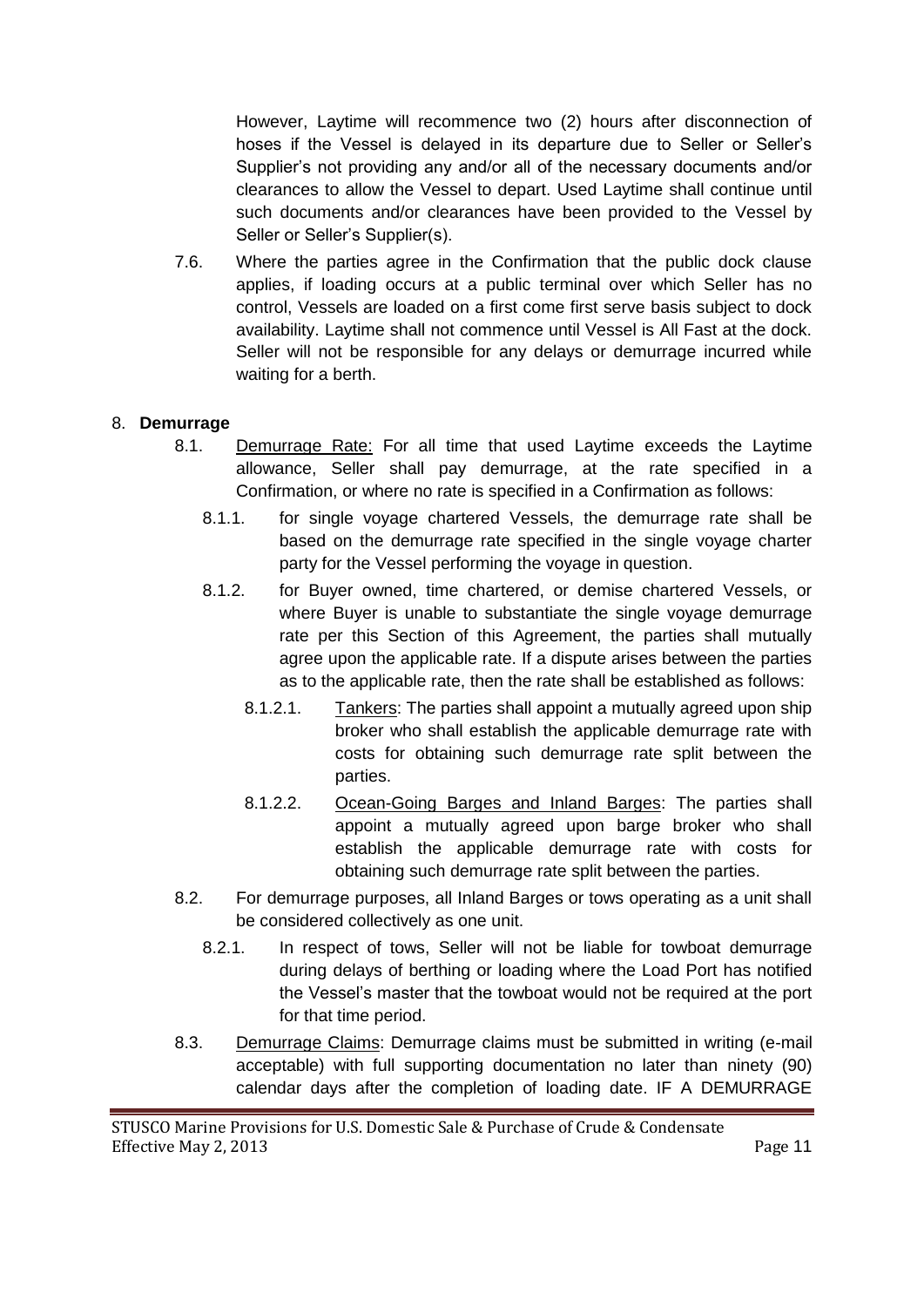CLAIM AND ITS SUPPORTING DOCUMENTATION IS PROVIDED LATER THAN NINETY (90) CALENDAR DAYS AFTER THE COMPLETION OF LOADING DATE, THE CLAIM WILL BE DEEMED TO HAVE BEEN WAIVED.

### 9. **Pollution Cover**

- 9.1. Where delivery is to a Tanker,:
	- 9.1.1. Each Tanker shall be owned by or demise chartered by a member of the International Tanker Owners Pollution Federation Limited (''ITOPF'').
	- 9.1.2. The Tanker shall carry on board certificate(s) as required pursuant to the 1992 Civil Liability Convention for Oil Pollution Damage or any Protocols thereto ("CLC") and the Oil Pollution Act 1990, as applicable; and;
	- 9.1.3. The Tanker shall have in place insurance cover for oil pollution no less in scope and amounts than the highest available under the rules of P. & I. Clubs entered into the International Group of P. & I. Clubs.
- 9.2. Where delivery is to an Ocean-Going Barge or Inland Barge, Buyer shall exercise reasonable efforts to ensure that the barge owner has in place for the applicable barge, marine insurance in an amount that meets or exceeds the minimum insurance requirements as required by applicable law or regulation for a barge of that size, transporting that Product.
- 9.3. If Buyer's Vessel does not meet any of the above requirements Seller or Seller's Suppliers may refuse to berth or load or continue loading such Vessel.

#### 10. **Ship and Port Security**

- 10.1. This Section shall apply to any Load Port, Discharge Port and/or Vessel used that is subject to the U.S. Maritime Transportation Security Act 2002 ("MTSA").
- 10.2. Buyer shall procure that the Vessel shall comply with the requirements of the MTSA, as codified under 46 U.S.C., Chapter 701, including as may be amended from time to time.
- 10.3. The Vessel shall when required submit a Declaration of Security to the appropriate authorities prior to arrival at the Load Port.
- 10.4. Notwithstanding any prior acceptance of the Vessel by Seller, if, at any time prior to the passing of risk and title the Vessel ceases to comply with the requirements of the MTSA; then
	- 10.4.1. Seller shall have the right not to berth such nominated Vessel at the Load Port and any demurrage resulting shall be for the account of Buyer; and
	- 10.4.2. Buyer shall be obliged to substitute such nominated Vessel with a Vessel complying with the requirements of the MTSA.

STUSCO Marine Provisions for U.S. Domestic Sale & Purchase of Crude & Condensate Effective May 2, 2013 **Page 12**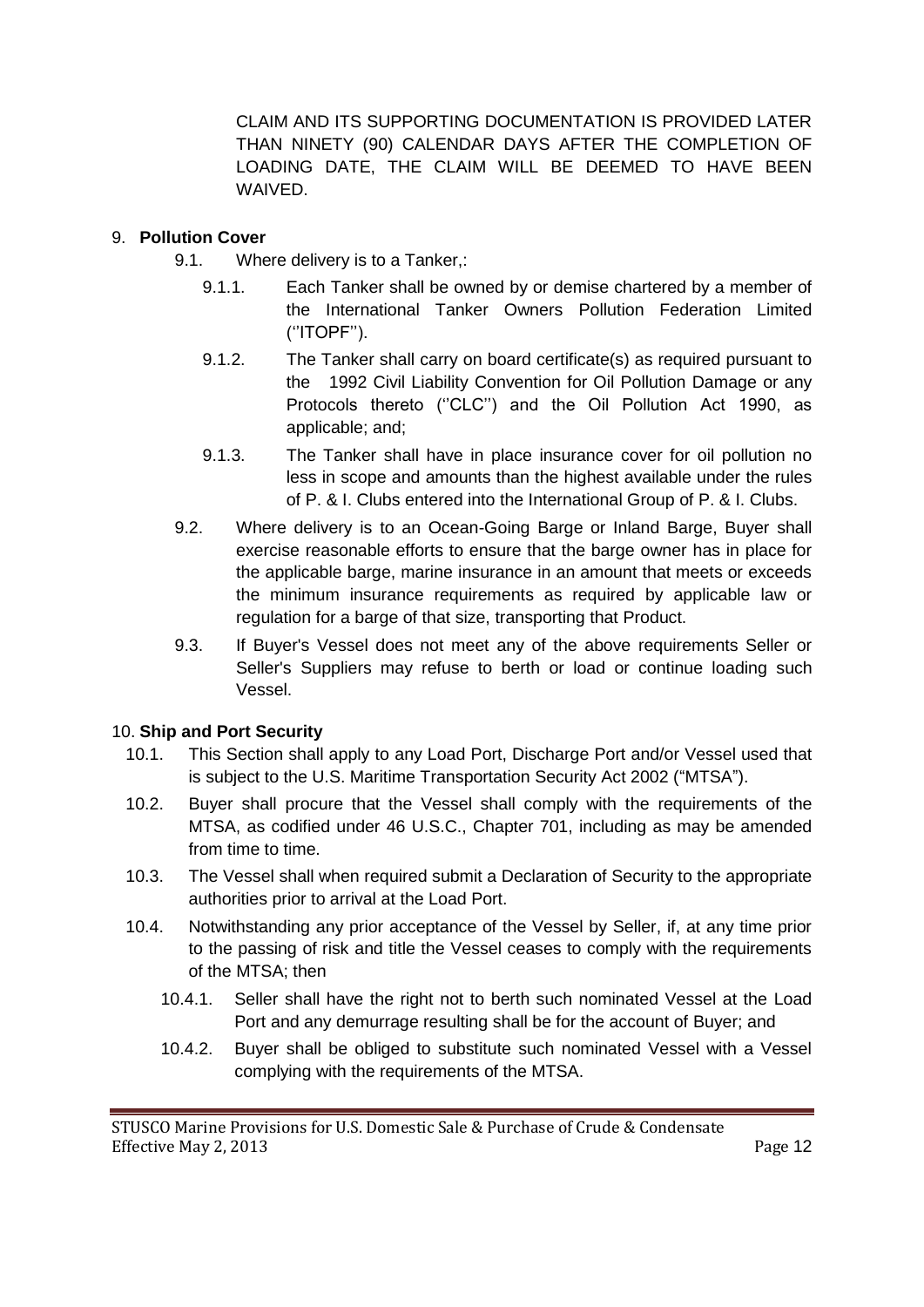- 10.5. Seller shall procure that the Load Port/terminal/installation shall comply with the requirements of the MTSA.
- 10.6. Any costs or expenses in respect of the Vessel including demurrage or any additional charge, fee or duty levied on the Vessel at the Load Port and actually incurred by Buyer resulting directly from the failure of the Load Port/terminal/installation to comply with the MTSA, shall be for the account of Seller, including but not limited to the time required or costs incurred by the Vessel in taking any action or any special or additional security measures required by the MTSA.
- 10.7. Save where the Vessel has failed to comply with the requirements of the MTSA, Seller shall be responsible for any demurrage actually incurred by Buyer arising from delay to the Vessel at the Load Port resulting directly from the Vessel being required by the port facility or any relevant authority to take any action or any special or additional security measures or undergo additional inspections.
- 10.8. If the Load Port/terminal/installation is not operated by Seller or one of its Affiliates, Seller's liability to Buyer under this Agreement for any demurrage, costs, losses or expenses incurred by the Vessel, the charterers or the Vessel owners resulting from the failure of the Load Port/terminal/installation to comply with the MTSA shall be limited to the payment of demurrage and costs actually incurred by Buyer in accordance with the provisions of this Section.

## 11. **Specific Ports, Anchorages, and Locations**

- 11.1. Mississippi River Ports:
	- 11.1.1. Via Southwest Pass Any Vessel which must make passage to any port along the Mississippi River shall announce to the Load Port the Vessel's arrival at Southwest Pass. The NOR given upon arrival at the Load Port's berth or, the nearest customary anchorage or waiting place for the Load Port to which it is destined if the berth is not available upon its arrival shall be used for Laytime and demurrage purposes.
	- 11.1.2. Via other than Southwest Pass The NOR or notice of arrival, as applicable, given upon arrival at the Load Port's berth or, the nearest customary anchorage or waiting place for the Load Port to which it is destined if the berth is not available upon its arrival shall be used for Laytime and demurrage purposes.
	- 11.1.3. For clarity, the following locations in and along the Mississippi River are considered the customary anchorage for Vessels destined to the following ports:

| Location    | Anchorage                 |
|-------------|---------------------------|
| Convent, LA | <b>Burnside Anchorage</b> |
| Geismar, LA | <b>Burnside Anchorage</b> |

STUSCO Marine Provisions for U.S. Domestic Sale & Purchase of Crude & Condensate Effective May 2, 2013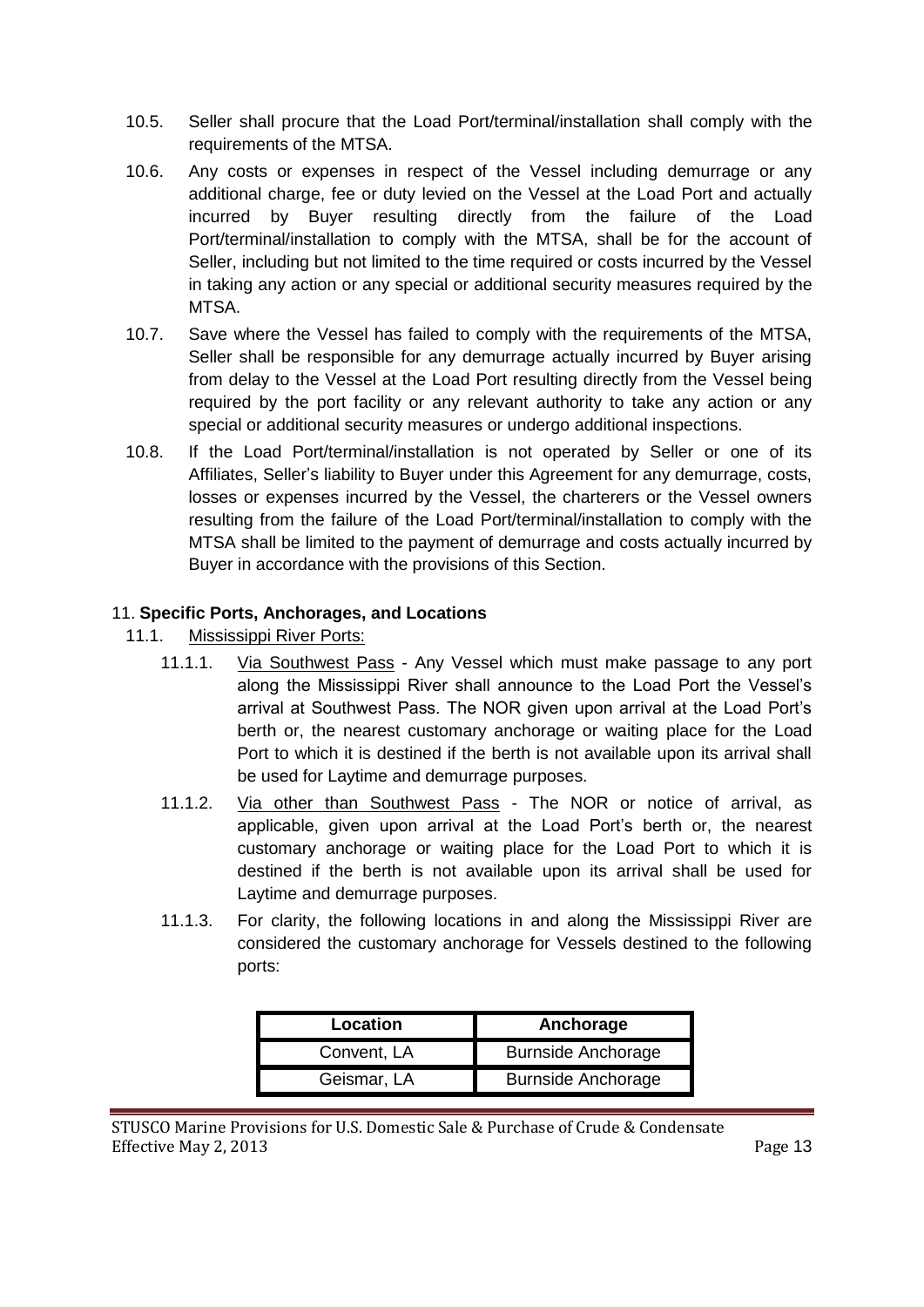| Gretna, LA    | Nine Mile Anchorage        |  |
|---------------|----------------------------|--|
| Norco, LA     | AMA Anchorage              |  |
| St. James, LA | <b>Grandview Anchorage</b> |  |
| St. Rose, LA  | AMA Anchorage              |  |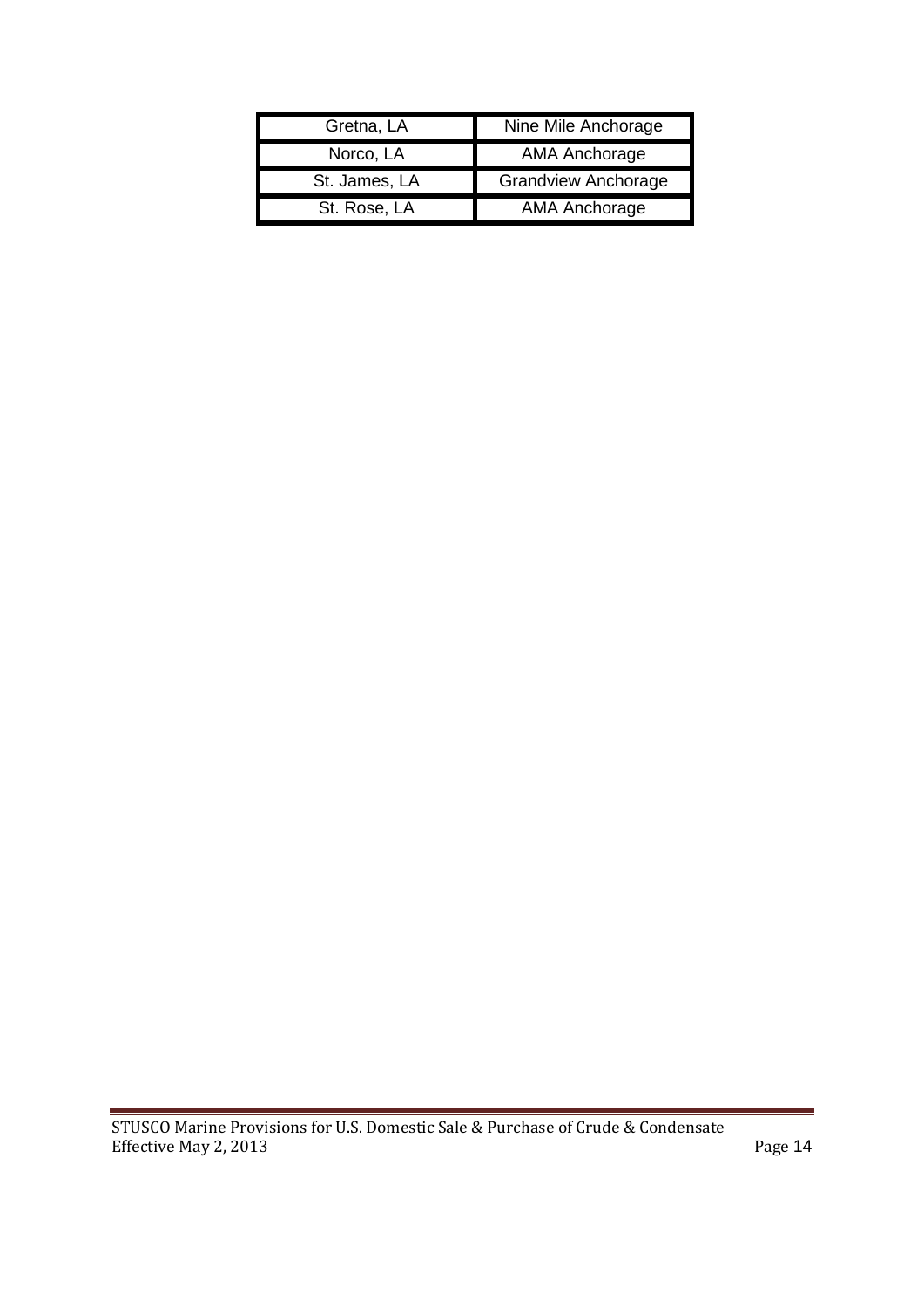## <span id="page-14-0"></span>**PART B - In respect of CFR, CIF and Delivered Marine deliveries**

### <span id="page-14-1"></span>12. **Safe Berth**

- 12.1. Buyer shall provide or shall cause to be provided, free of charge, a berth which the nominated Vessel accepted by Buyer can safely reach and leave and at which she can lie and discharge always safely afloat. All duties and other charges, including, without limitation, those incurred for tugs, pilots, mooring masters, and other port costs, due in respect of the Vessel at the Discharge Port, shall be paid by Buyer, except for those specified in Worldscale Association (NYC) Inc. ("Worldscale") as being for owners' account and which are not specified in Worldscale as being reimbursable by charterer to owner.
- 12.2. Buyer shall not be deemed to warrant the safety of any channel, fairway, anchorage, or other waterway used in approaching or departing from the Discharge Port designated by Buyer. Buyer shall not be liable for:
	- 12.2.1. Any loss, damage, injury, or delay to the Vessel resulting from the use of such waterways; or
	- 12.2.2. Any damage to Vessels caused by other Vessels passing in the waterway.
- 12.3. Berth Shifting When berth shifting is required for the convenience of Buyer, Buyer will pay all pilot, tug, and port expenses incurred in shifting the Vessel and time shall count as used Laytime. When shifting is required due to Seller, the Vessel or its equipment, Seller will pay all expenses incurred in shifting the Vessel.

#### <span id="page-14-2"></span>13. **Quantity and Quality**

- 13.1. Quantity measurement and quality sampling and testing shall be conducted in accordance with the most current API or ASTM standards, as applicable.
- 13.2. CFR / CIF
	- 13.2.1. The quantity shall be based on proven meters (if available) at the Load Port. If proven meters are unavailable, shoretank(s) downgauge measurements at the Load Port shall be used except when shoretank(s) (i) are active, or (ii) are in the critical zone, or (iii) the roof is not in floatation, or (iv) are unable to be measured manually, in which case measurement shall be conducted according to the following procedures:
		- 13.2.1.1. Tankers and Ocean-Going Barges: Quantity shall be based on the Vessel's loaded figure with a valid load VEF (if available) applied.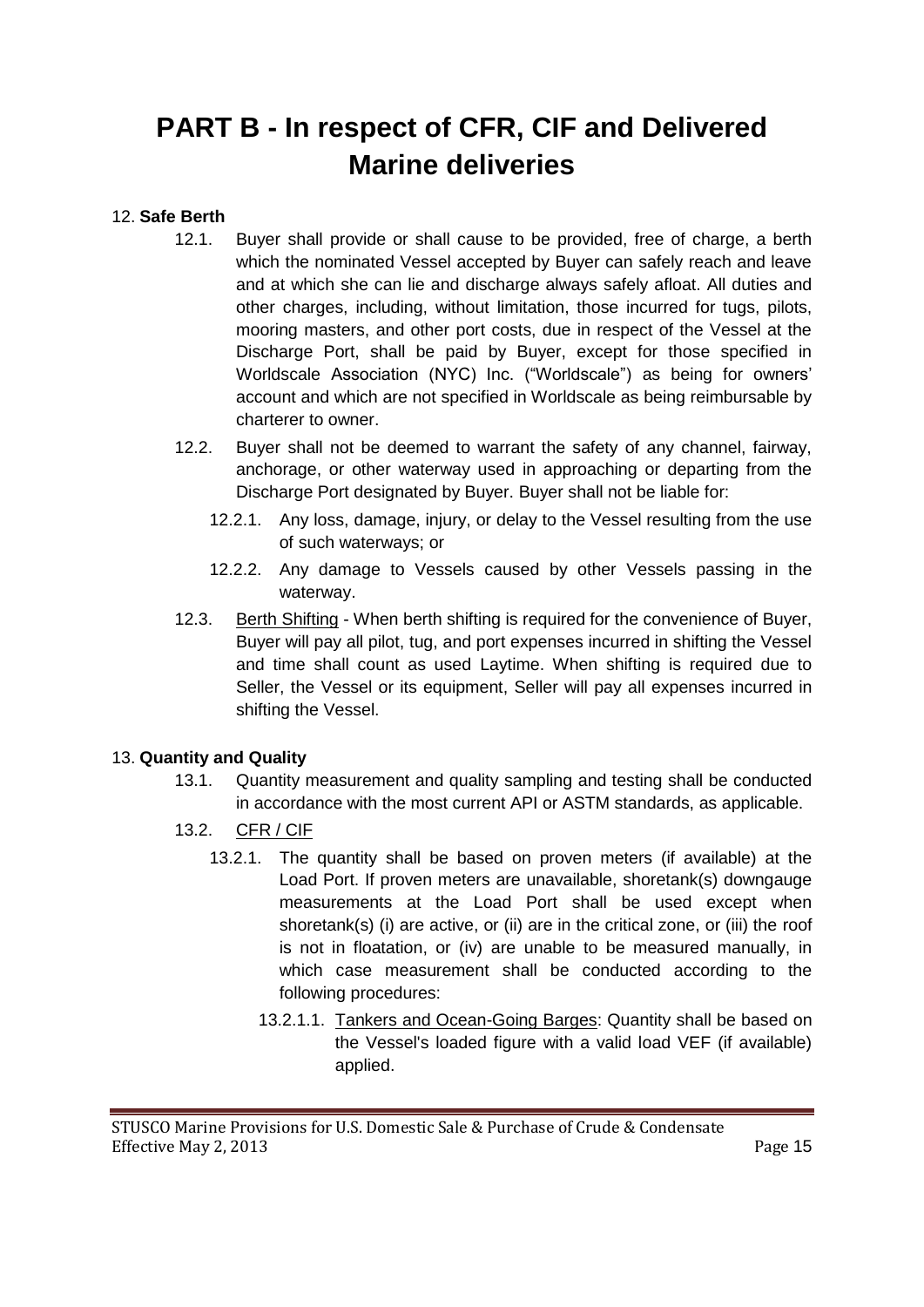- 13.2.1.2. Inland Barges: Quantity shall be based on static shoretank(s) upgauge measurements at the Discharge Port, adjusted for OBQ and ROB.
- 13.2.2. Quality determination shall be in accordance with the test results run on a volumetrically correct composite of samples drawn from shoretank(s) at the Load Port, or to the extent not available, a volumetrically correct Vessel compartment composite sample obtained at the Load Port.
- 13.2.3. With respect to quantity and quality at the Load Port an independent inspection shall be carried out at the Load Port by an independent inspector who is mutually acceptable to both Seller and Buyer. Seller and Buyer shall jointly appoint the independent inspector, and both parties shall share all inspection charges equally. The independent inspector's report shall be made available to both parties.
- 13.2.4. Results of the measurements set forth in this Section shall be issued in the form of the certificates of quantity and quality with respect to the Product loaded. Where this Agreement is entered into after loading has completed and/or the Vessel has sailed, the certificates of quantity and quality issued at the Load Port shall apply.
- 13.2.5. Except in cases of manifest error or fraud, the certificates of quantity and quality issued pursuant to this Section shall be conclusive and binding on both parties for invoicing purposes, and Buyer shall be obliged to make payment in full in accordance with (a) the payment provisions of the parties' Master Trade Agreement or other mutual agreement, if any, as referenced in the trade confirmation; (b) Paragraph F, Payment section of the Conoco 93 General Provisions and Paragraph F, Payment section of the STUSCO Amendments, if applicable; or (c) if contained therein, the payment terms of the applicable trade confirmation. This section 13.2.5 shall be without prejudice to the rights of either party to file a claim for quantity and/or quality.
- 13.2.6. In addition to the independent inspector appointed pursuant to this Section, either party may, at its own expense, appoint a representative, acceptable to the Load Port, to witness the loading of each cargo. Any delays resulting in demurrage at the Load Port due to either party's appointed representative shall be for the account of the party appointing said representative causing the delay.
- 13.3. Delivered
	- 13.3.1. The quantity shall be based on proven meters (if available) at the Discharge Port. If proven meters are unavailable, shoretank(s) upgauge measurements at the Discharge Port shall be used except when shoretank(s) (i) are active, or (ii) are in the critical zone, or (iii)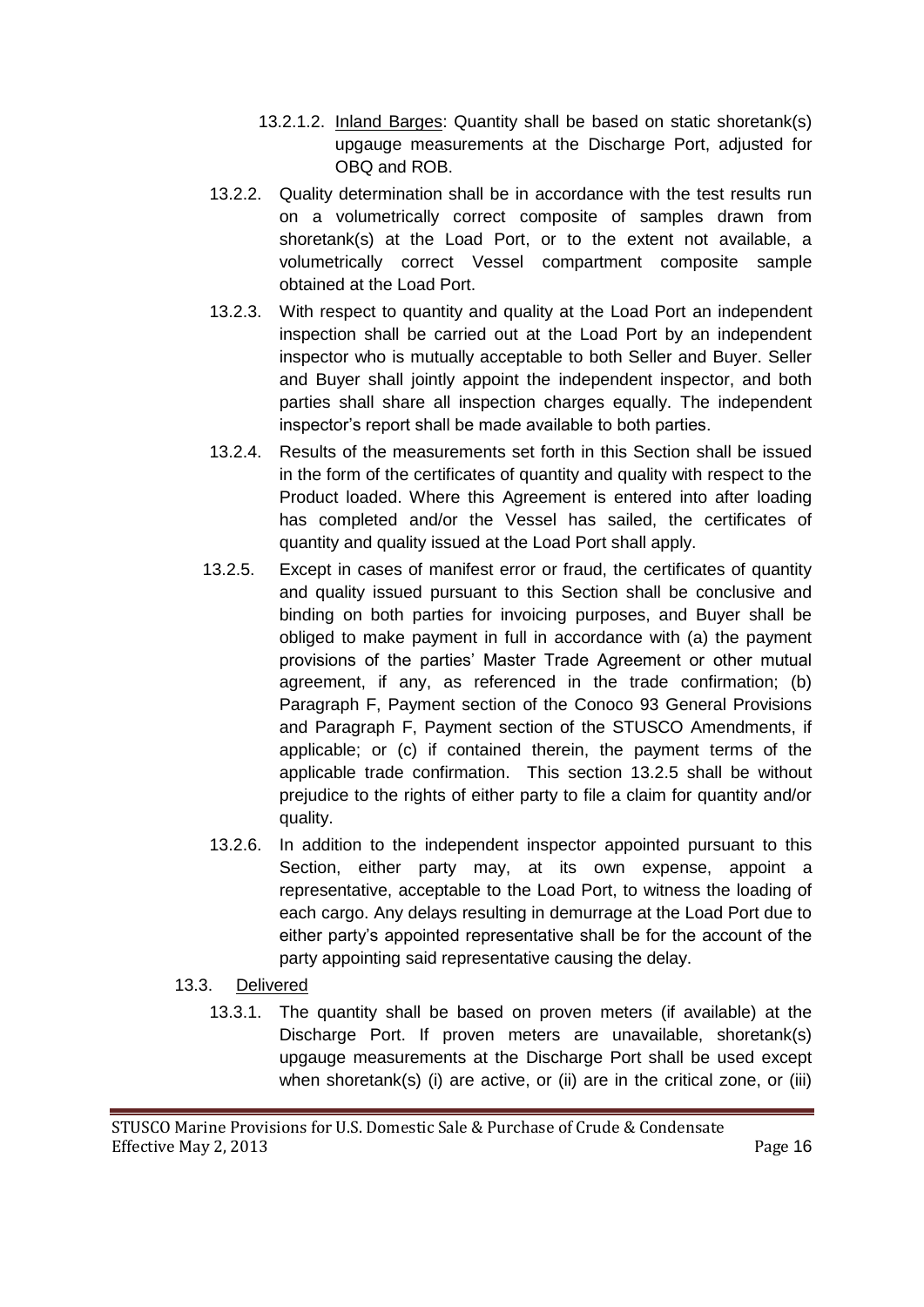the roof is not in floatation, or (iv) are unable to be measured manually, in which case measurement shall be conducted according to the following procedures:

- 13.3.1.1. Tankers and Ocean-Going Barges: Quantity shall be based on the Vessel's delivered figure with a valid discharge VEF (if available) applied.
- 13.3.1.2. Inland Barges: Quantity shall be based on static shoretank(s) downgauge measurements at the Load Port, adjusted for OBQ and ROB.
- 13.3.2. Quality determination shall be in accordance with the test results run on a volumetrically correct composite of samples drawn from the Vessel's tanks at the Discharge Port.
- 13.3.3. Quantity and quality determination(s) shall be made by independent inspection at the Discharge Port by an independent inspector who is mutually acceptable to both Seller and Buyer. Seller and Buyer shall jointly appoint the independent inspector, and both parties shall share all inspection charges equally. The independent inspector's report shall be made available to both parties.
- 13.3.4. Results of the measurements set forth in this Section shall be issued in the form of the certificates of quantity and quality with respect to the Product discharged and shall be issued by the independent inspector.
- 13.3.5. Except in cases of manifest error or fraud, the certificates of quantity and quality issued pursuant to this Section shall be conclusive and binding on both parties for invoicing purposes, and Buyer shall be obliged to make payment in full in accordance with (a) the payment provisions of the parties' Master Trade Agreement or other mutual agreement, if any, as referenced in the trade confirmation; (b) Paragraph F, Payment section of the Conoco 93 General Provisions and Paragraph F, Payment section of the STUSCO Amendments, if applicable; or (c) if contained therein, the payment terms of the applicable trade confirmation. This section 13.3.5 shall be without prejudice to the rights of either party to file a claim for quantity and/or quality.
- 13.3.6. In addition to the independent inspector appointed pursuant to this Section, either party may, at its own expense, appoint a representative, acceptable to the Discharge Port, to witness the discharging of each cargo. Any delays resulting in demurrage at the Discharge Port due to either party's appointed representative shall be for the account of the party appointing said representative causing the delay.

### <span id="page-16-0"></span>14. **Nomination**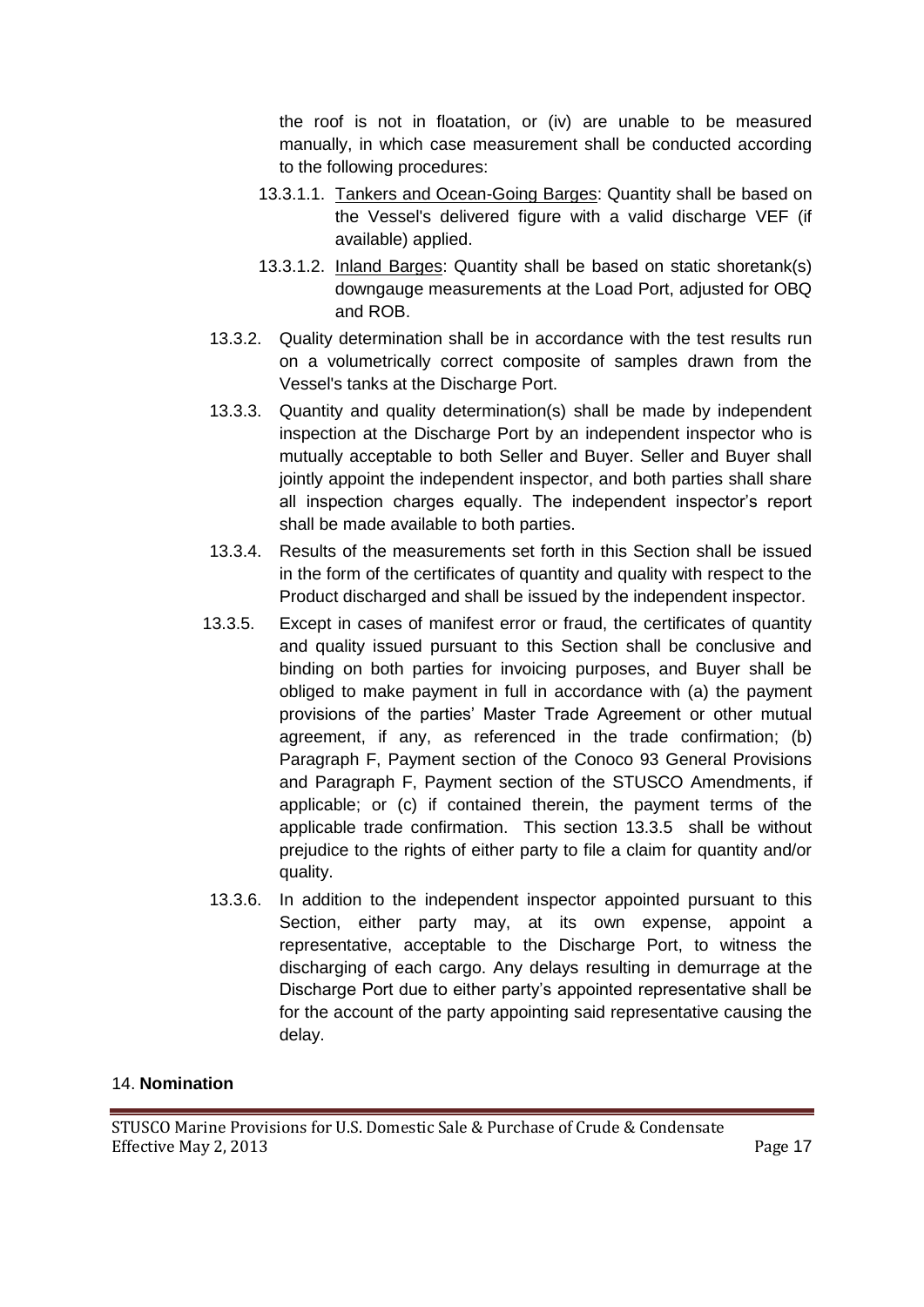- 14.1. Seller shall nominate every Vessel used in cargo operations (including loading, discharging, or lightering), as well as, when known, the primary towing vessel engaged in the transport by directly towing astern, alongside, or pushing ahead of an associated barge which is acceptable to Buyer, such acceptance shall not be unreasonably withheld. For the avoidance of doubt, Buyer shall be entitled to reject Seller's nominated Vessel if it does not pass Buyer's internal safety vetting procedure or that of any of Buyer's Receivers.
- 14.2. Where practicable under a Confirmation, Seller shall nominate a Vessel pursuant to the following requirements:
	- 14.2.1. Tanker Nominations
		- 14.2.1.1. CFR / CIF At least two (2) days before the first day of the agreed Loading Date Range. For voyages of two (2) days or less: at least one (1) day before the first day of the agreed Loading Date Range.
		- 14.2.1.2. Delivered At least two (2) days before the first day of the agreed Arrival Date Range. For voyages of two (2) days or less: at least one (1) day before the first day of the agreed Arrival Date Range.
	- 14.2.2. Ocean-Going Barge and Inland Barge Nominations
		- 14.2.2.1. CFR / CIF At least two (2) days before the first day of the agreed Loading Date Range. For voyages of two (2) days or less: at least one (1) day before the first day of the agreed Loading Date Range.
		- 14.2.2.2. Delivered At least two (2) days before the first day of the agreed Arrival Date Range. For voyages of two (2) days or less: at least one (1) day before the first day of the agreed Arrival Date Range.
- 14.3. If the parties enter into a Transaction later than any of the applicable dates for notification then Seller shall nominate a Vessel as soon as practicable following the Agreement date.
- 14.4. All nominations shall be in writing (e-mail acceptable) and Seller shall include, to the extent known (except with respect to the primary towing vessel engaged in the transport by directly towing astern, alongside, or pushing ahead of an associated barge, in which case the information identified in Sections 14.4.4, 14.4.5 and 14.4.8 are not required for such vessel):
	- 14.4.1. Contract Reference
	- 14.4.2. Vessel Name
	- 14.4.3. Load Port / Discharge Port (as applicable)
	- 14.4.4. Product Grade
	- 14.4.5. Contractual Quantity and Volume Tolerance
	- 14.4.6. Agreed Loading Date Range / Arrival Date Range (as applicable)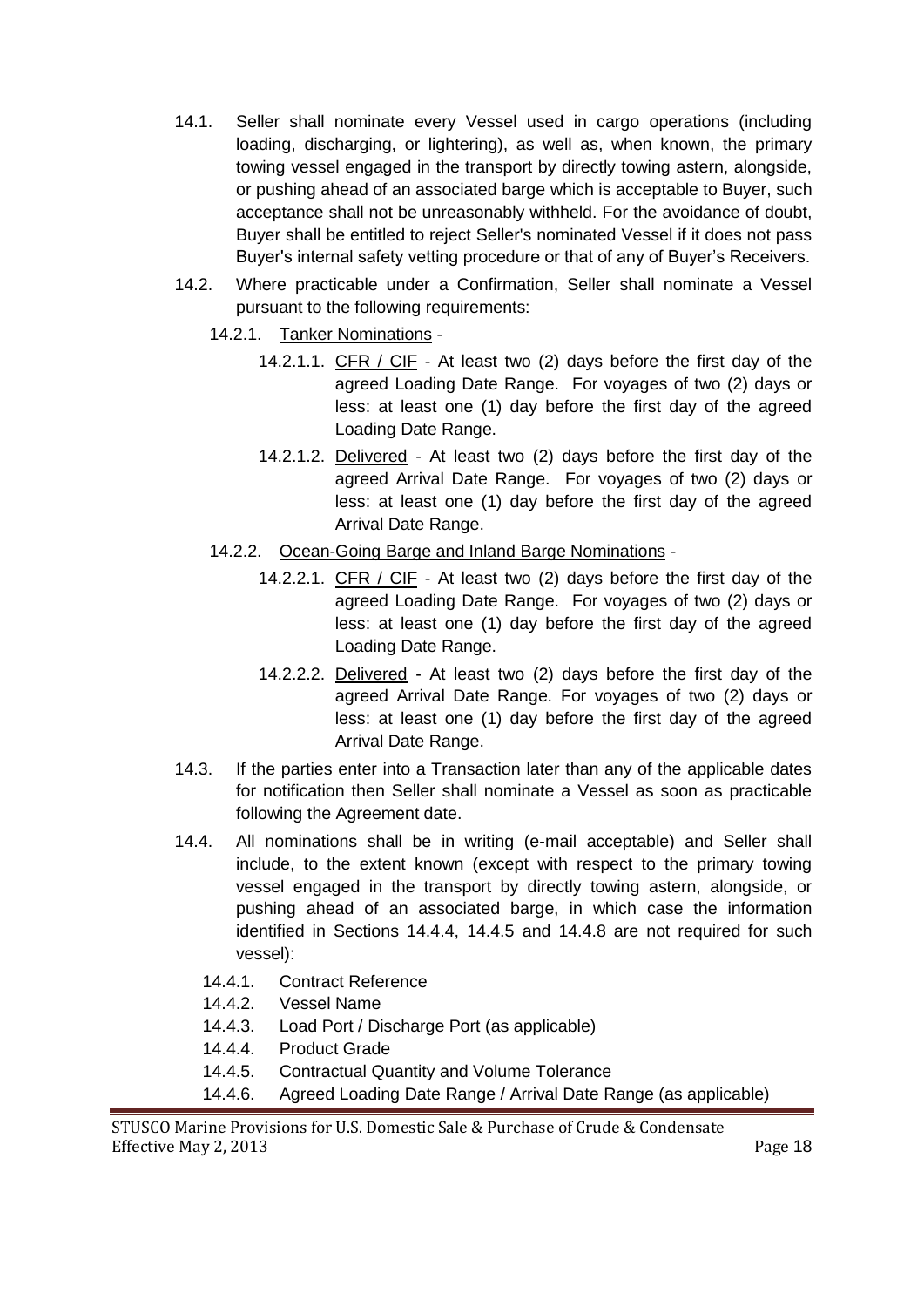- 14.4.7. Vessel ETA at Load Port / Discharge Port (as applicable)
- 14.4.8. Independent inspector
- 14.4.9. Comments / Instructions (as applicable)
- 14.5. Buyer shall communicate its acceptance or rejection of any Vessel nomination within one (1) Banking Day after receipt of such nomination.
- 14.6. Vessel Substitution Seller may, or if necessary to perform its obligations hereunder must, with Buyer's prior agreement, substitute, in accordance with the nomination procedures in this Section, any Vessel, with another Vessel acceptable to Buyer, which is similar in all material respects to the Vessel so replaced. Said nomination shall not alter any existing terms under this Agreement beyond the Vessel used to fulfill the obligations of said Agreement.
- 14.7. Despite any prior acceptance, Buyer shall have the right to revoke its acceptance of Seller's Vessel nomination at any time after Buyer's initial acceptance (but prior to passing of risk and title hereunder) on any reasonable ground, including but not limited to, if such Vessel is involved in any incident or if more recent information regarding such Vessel becomes available to Buyer at any time after such prior acceptance.
- 14.8. In case of rejection, Seller shall promptly nominate a Vessel acceptable to Buyer and Seller shall not, unless otherwise provided in (a) the Force Majeure provisions of the parties' Master Trade Agreement or other mutual agreement, if any, as referenced in the trade confirmation; (b) Paragraph E, Force Majeure section of the Conoco 93 General Provisions or Paragraph E, Force Majeure section of the STUSCO Amendments, if applicable; or (c) if contained therein, the Force Majeure section of the applicable trade confirmation, be relieved of its responsibility to perform the agreed loading or discharging (as applicable).
- 14.9. Seller shall narrow (wholly within the original Loading / Arrival Date Range) the agreed Loading / Arrival Date Range (as applicable) to a three (3) day Loading / Arrival Date Range (as applicable) by providing Buyer written notice (e-mail acceptable) five (5) days before the first day of the narrowed Loading / Arrival Date Range (as applicable).
- 14.10. Regulations at the Discharge Port All applicable governmental, local and port authority rules and regulations, and terminal rules and regulations in force at the Discharge Port shall apply to Seller's Vessel. Notwithstanding anything to the contrary contained in this Section, if any Vessel nominated by Seller does not comply with the foregoing provisions or any of them, Buyer or Buyer's Receiver(s) may refuse to berth, discharge, or continue to discharge the Vessel in question.

## <span id="page-18-0"></span>15. **Insurance**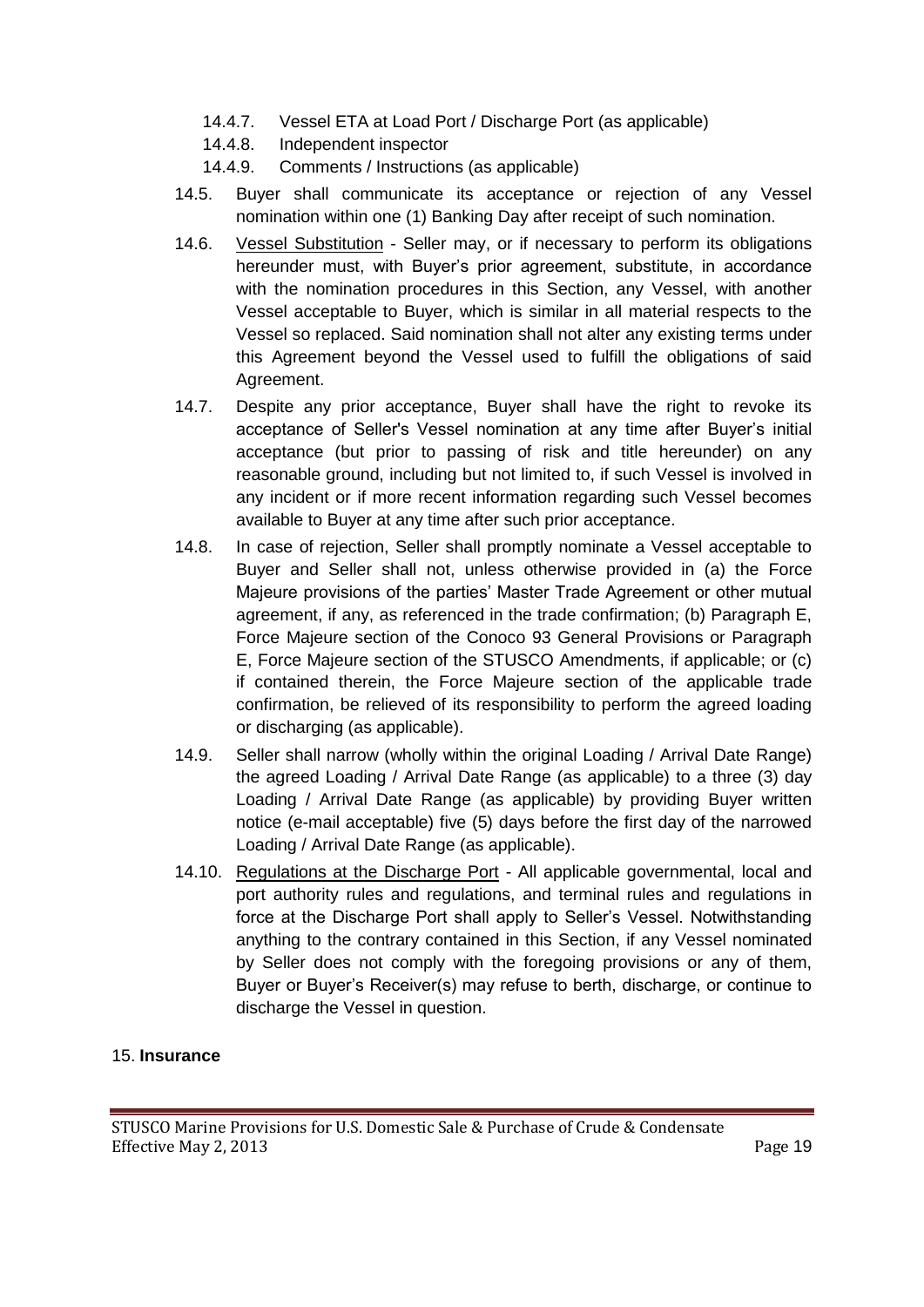- 15.1. CFR In respect of any CFR sale, the responsibility for procuring insurance shall rest with Buyer.
- 15.2. CIF In respect of any CIF sale, Seller shall procure insurance for the benefit of Buyer which shall cover the period from the time when the risk passes in accordance with the terms of this Agreement until the Product passes the Vessel's permanent hose connection at the Discharge Port and shall be covered by the same terms and conditions as a standard marine insurance policy MAR with Institute Cargo Clauses (A), Institute War Clauses (Cargo) and Institute Strikes Clauses (Cargo) attached. Claims for leakage and/or shortage shall be subject to a deductible of one half of one percent (0.5%) which figure shall be deemed to include ordinary loss.
- 15.3. Delivered In respect of any Delivered sale, the responsibility for procuring insurance shall rest with Seller.

#### <span id="page-19-0"></span>16. **Risk and Title**

- 16.1. CFR/CIF: Title to and risk of loss or damage to any Product delivered under this Agreement shall be transferred from Seller to Buyer at the Load Port as the Product passes the Vessel's permanent hose connection.
- 16.2. Delivered: Title to and risk of loss or damage to any Product delivered under this Agreement shall be transferred from Seller to Buyer at the Discharge Port as the Product passes the Vessel's permanent hose connection.

#### <span id="page-19-1"></span>17. **ETA Notice**

- 17.1. Seller shall arrange for its Vessel to notify the Discharge Port via telex, letter, telegram, e-mail, or telecopy/fax of the Vessel's ETA pursuant to the following schedule:
	- 17.1.1. Tankers and Ocean-Going Barges:
		- 17.1.1.1. Where practicable, no later than twenty four (24) hours prior to the Vessel's arrival at the Discharge Port. The Discharge Port shall be further notified 6 hours in advance of the Vessel's arrival at the Discharge Port.
	- 17.1.2. Inland Barges:
		- 17.1.2.1. Where practicable, no later than twenty four (24) hours prior to the Vessel's arrival at the Discharge Port. The Discharge Port shall be further notified six (6) hours in advance of the Vessel's arrival at the Discharge Port. After the six (6) hour notice, when a scheduled arrival time changes by more than two (2) hours, all reasonable efforts shall be made to notify the Discharge Port of such change.
- 17.2. Any delays arising from the failure to adhere to these ETA notices shall not count as used Laytime or demurrage if the Vessel is on demurrage.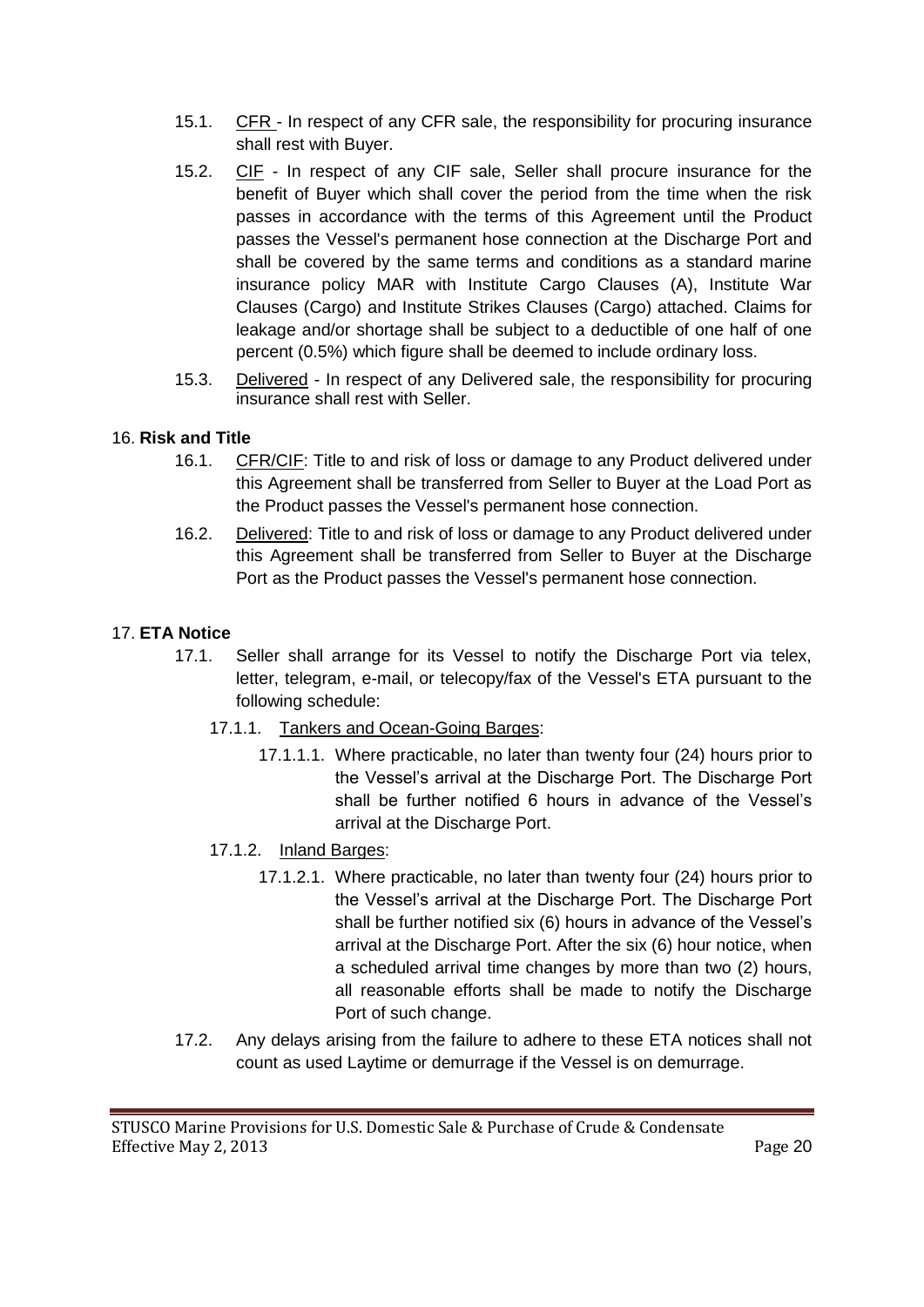17.3. CFR / CIF - As soon as practicable after loading has been completed, Seller shall notify Buyer of the actual quantity loaded and the latest ETA of the Vessel at the Discharge Port.

#### <span id="page-20-0"></span>18. **Notice of Readiness**

18.1. Except for CFR/CIF deliveries where an agreed Loading Date Range is provided or where an agreed Arrival Date Range is given for demurrage purposes only, by no later than 23:59 hours local time on the last day of the agreed Arrival Date Range, the Vessel nominated by Seller hereunder shall arrive at the Discharge Port (or the usual waiting place), complete all formalities, in all respects be ready to commence discharging the Product deliverable hereunder, and NOR shall be tendered.

#### <span id="page-20-1"></span>19. **Laytime**

- 19.1. Laytime Allowance:
	- 19.1.1. Unless specified in a Confirmation, the Laytime allowance shall be:
		- 19.1.1.1. Tankers: Thirty-six (36) hours, pro rata for part cargo.
		- 19.1.1.2. Ocean-Going Barges and Inland Barges:
			- 19.1.1.2.1. Voyage Chartered: One-half (1/2) of the total Laytime allowance as provided in the single voyage charter party, pro rata for part cargo.
			- 19.1.1.2.2. Time Chartered, Demise Chartered, or Seller owned:

| <b>Vessel Type</b>         | <b>Barrel Volume</b> | <b>Laytime Allowance</b>              |
|----------------------------|----------------------|---------------------------------------|
| <b>Inland Barges</b>       | Up to 26,999         | 12 hours                              |
|                            | 27,000 and above     | 2,500 barrels per hour + 3 free hours |
| <b>Ocean- Going Barges</b> | Up to 39,999         | 12 hours                              |
|                            | 40,000 - 49,999      | 13 hours                              |
|                            | 50,000 - 59,999      | 15 hours                              |
|                            | 60,000 - 67,999      | 16 hours                              |
|                            | 68,000 - 74,999      | 17 hours                              |
|                            | 75,000 - 95,999      | 19 hours                              |
|                            | 96,000 - 118,999     | 20 hours                              |
|                            | 119,000 - 144,999    | 21 hours                              |
|                            | 145,000 - 154,999    | 23 hours                              |
|                            | 155,000 - 199,999    | 24 hours                              |
|                            | $200,000 - 299,999$  | 30 hours                              |
|                            | 300,000 and above    | 36 hours                              |

19.2.1. Laytime allowance shall be no less than a minimum of twelve (12) hours.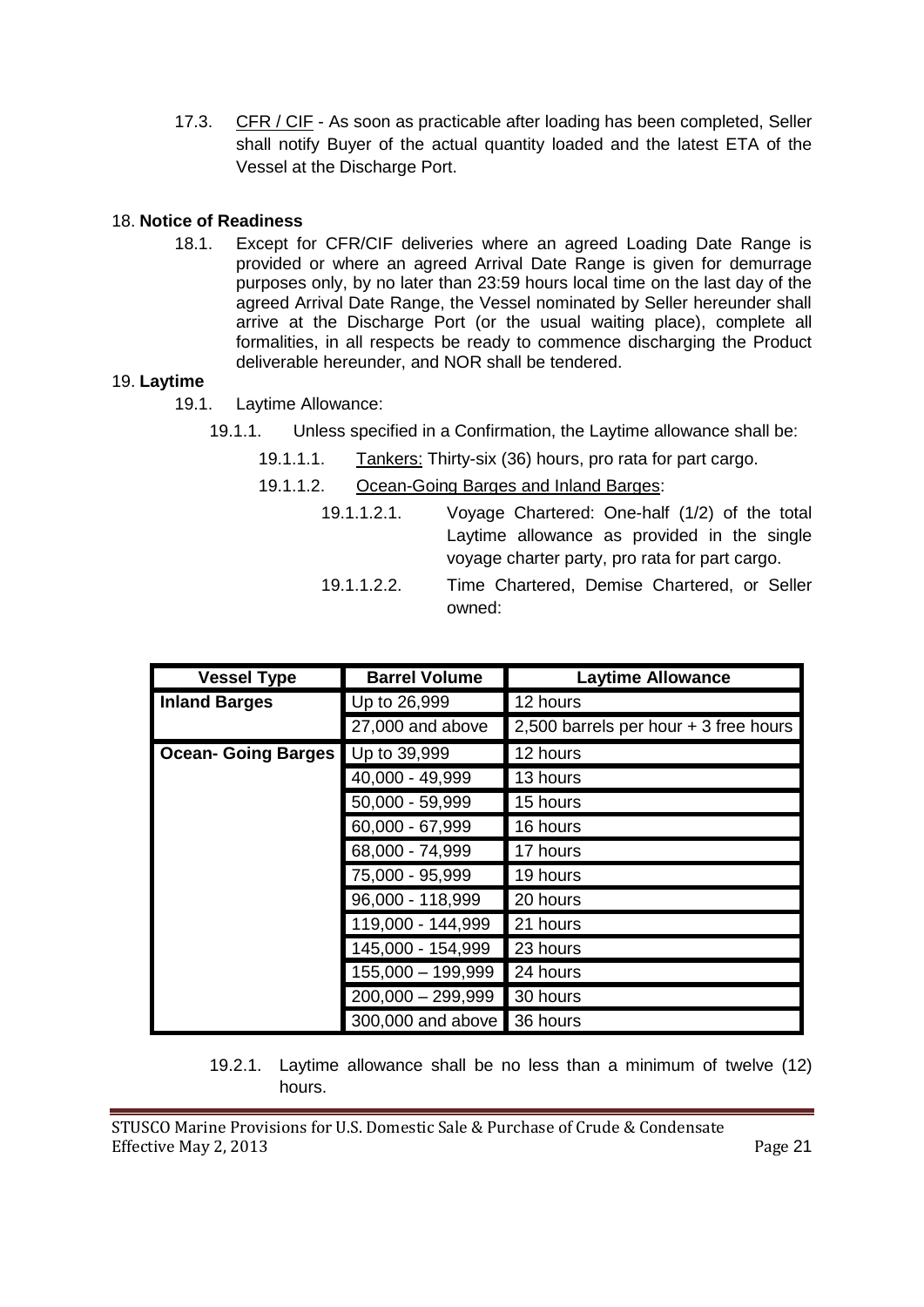- 19.2.2. If the Vessel is loading or discharging any part cargo for other parties at the same berth, then any time used by the Vessel waiting at or for such berth and in discharging which would otherwise count as used Laytime or demurrage if the Vessel is on demurrage, shall be prorated in the proportion that Buyer's cargo bears to the total cargo worked by the Vessel at such berth. If however used Laytime or demurrage if the Vessel is on demurrage is solely attributable to the other parties' cargo operations, then such time shall not count in calculating used Laytime or demurrage if the Vessel is on demurrage.
- 19.2.3. Multiple Inland Barges. In the case of multiple inland barges being towed by one towboat, all the barges will be expected to load and/or discharge simultaneously. The number of hours of Laytime allowed shall be based on quantity of barrels discharged divided by 2,500 barrels per hour plus three free hours. The minimum of twelve (12) hours of Laytime allowance shall apply to the discharge for all the inland barges associated with one towboat.
	- 19.2.3.1. If the designated Discharge Port requires barges to berth individually, Laytime consumed in shifting the barges shall count as used Laytime or demurrage, if on demurrage.
	- 19.2.3.2. If the Tow requires barges to berth individually, time consumed in shifting the barges shall not count as used Laytime or demurrage, if on demurrage.
- 19.3. Time consumed due to any of the following shall not count as used Laytime or if the Vessel is on demurrage, for demurrage:
	- 19.3.1. On an inward passage including, but not limited to, awaiting daylight, tide, tugs, or pilot, and moving from an anchorage or other waiting place until the Vessel is All Fast;
	- 19.3.2. Any delay due to the Vessel's condition, breakdown, or any other causes attributable to the Vessel;
	- 19.3.3. Any delay due to prohibition of discharging at any time by the owner or operator of the Vessel or by the port authorities, unless the prohibition is caused by Buyer or Buyer's Receiver's facility's failure to comply with applicable laws, rules, and regulations;
	- 19.3.4. Any delay due to the Vessel bunkering, provisioning, discharging or shifting of slops, ballast, or contaminated cargo;
	- 19.3.5. Any delay due to pollution or threat thereof caused by any defect in the Vessel or any act or omission to act by the master or crew of the Vessel;
	- 19.3.6. Any delay due to the Vessel's violation of the operating or safety rules and/or regulations of the Discharge Port, noncompliance with: (i) federal or state laws, (ii) U.S. Coast Guard regulations, (iii) any other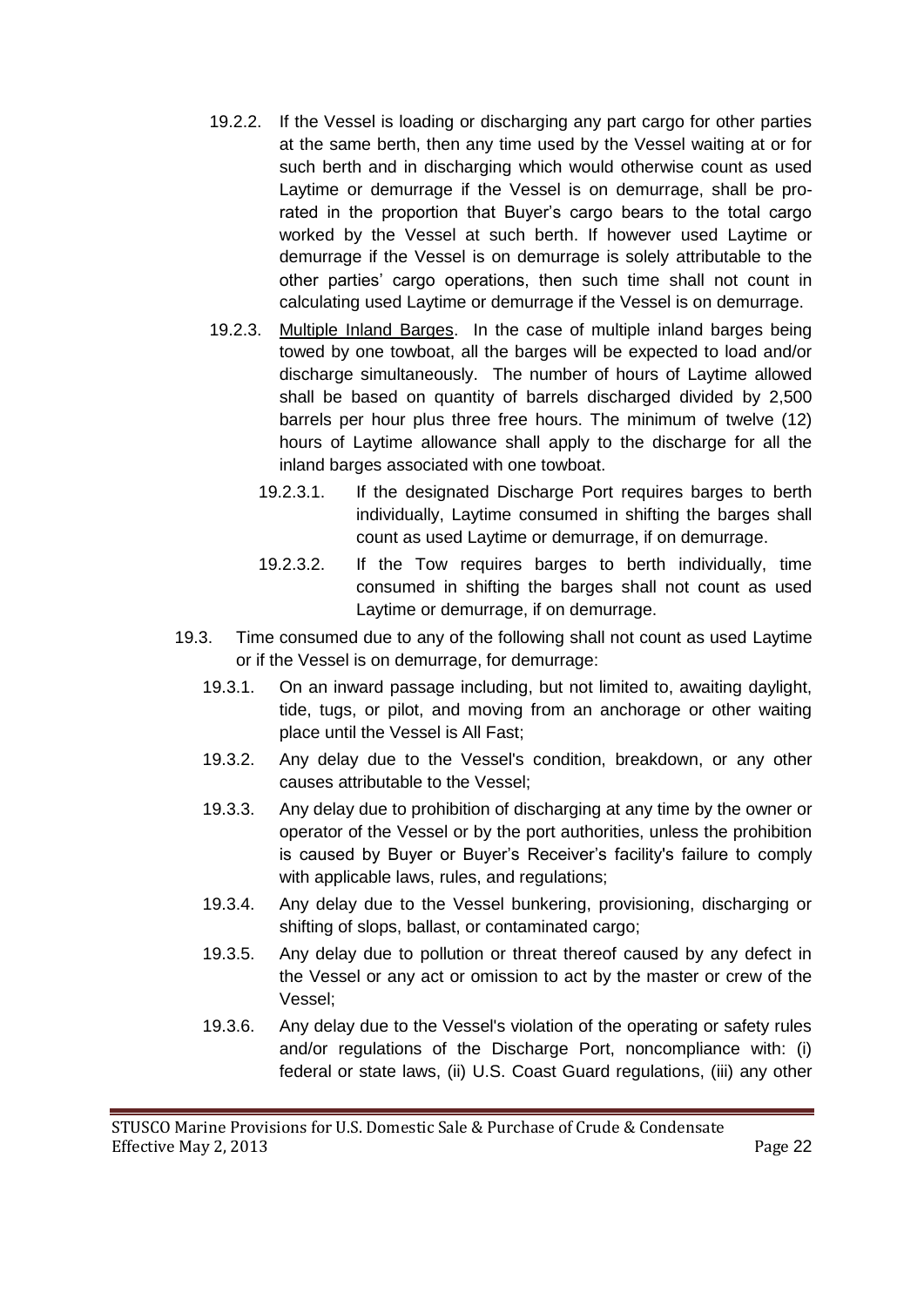applicable regulations, (iv) or failure to obtain or maintain required certification;

- 19.3.7. Any delays caused by strike, lockout, stoppage or restraint of labor of master, officers or crew of the Vessel or of towboats or pilots;
- 19.3.8. Any delay awaiting customs or immigration clearance, other required governmental or port clearances, or free pratique, if applicable.
- 19.4. Any delay, not first caused by the negligence of Buyer or Buyer's Receiver(s), that is the result of fire, explosion, civil unrest, act of war, riot, strike, lockout, stoppage or restraint of labor (other than master, officers, or crew of the Vessel or towboats or pilots), breakdown of machinery or equipment in or about the facilities of Buyer or Buyer's Receiver, adverse weather and/or sea conditions including, but not limited to lightning, ice, fog, flood, storm, hurricane, and/or excessive wind, or Act of God or other delays not reasonably within the control of either party (except as otherwise provided in this Agreement), shall be paid for at one-half (1/2) the rate otherwise provided for demurrage.
- 19.5. Laytime Commencement:
	- 19.5.1. Tankers and Ocean-Going Barges:
		- 19.5.1.1. If the Vessel arrives before the agreed Arrival Date Range and tenders NOR, Laytime shall not commence until 06:01 hours on the first day of the agreed Arrival Date Range, unless Buyer elects to accept the Vessel earlier, in which case Laytime shall begin when the Vessel is All Fast.
		- 19.5.1.2. If the Vessel arrives within the agreed Arrival Date Range and tenders NOR, Laytime shall commence six (6) hours after the Vessel's NOR being tendered or when the Vessel is All Fast, whichever occurs first.
		- 19.5.1.3. If the Vessel arrives after the last day of the agreed Arrival Date Range and tenders NOR, and is accepted by Buyer in its sole and absolute discretion, then, without prejudice to any of Buyer's other rights, Laytime shall commence when the Vessel is All Fast.
	- 19.5.2. Inland Barges:
		- 19.5.2.1. If the Vessel arrives before the agreed Arrival Date Range and tenders NOR, Laytime shall not commence until 00:01 hours on the first day of the agreed Arrival Date Range, unless Buyer elects to accept the Vessel earlier, in which case Laytime shall begin when the Vessel is All Fast.
		- 19.5.2.2. If the Vessel arrives within the agreed Arrival Date Range and tenders NOR, Laytime shall commence upon the Vessel's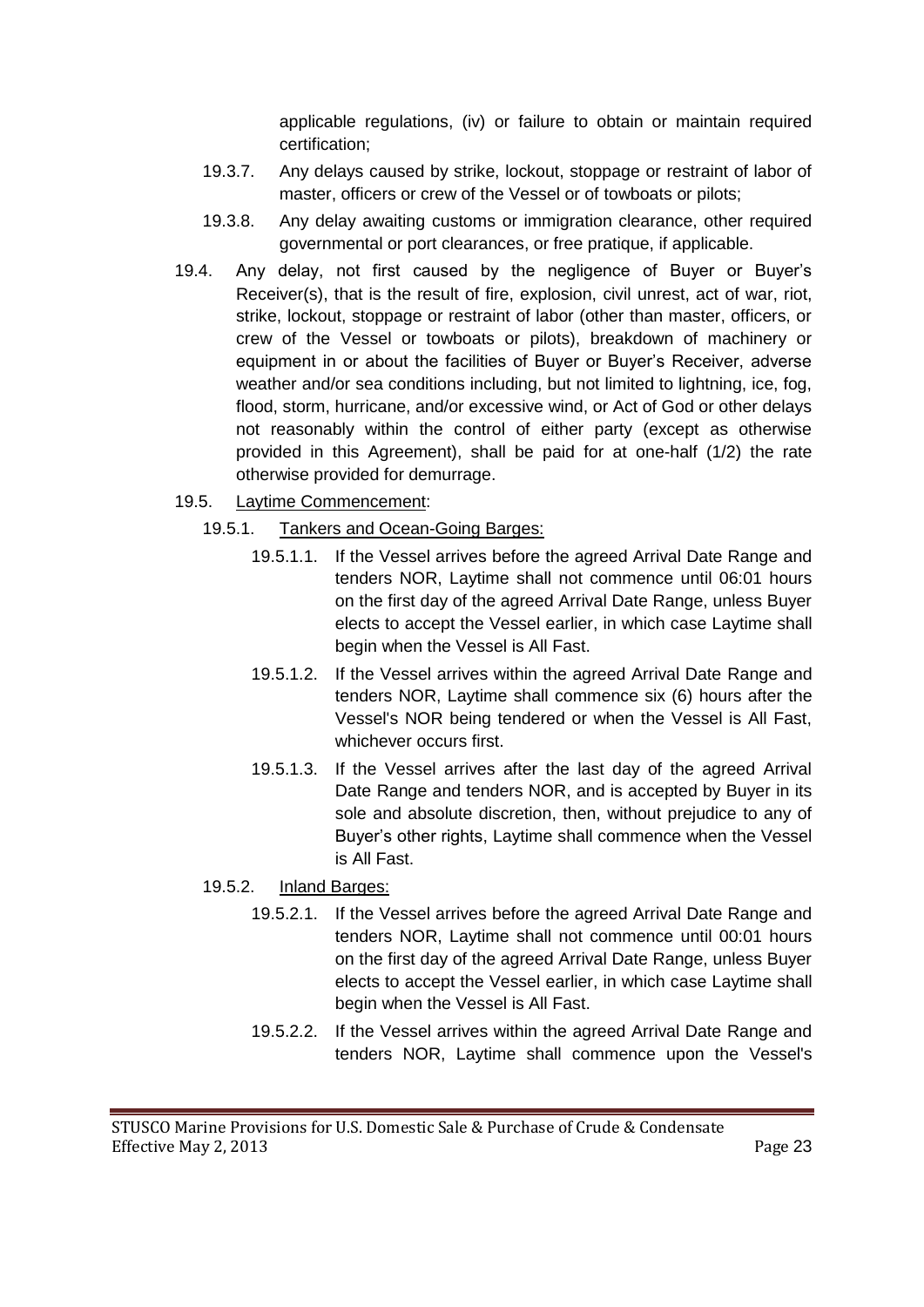NOR being tendered, berth or no berth, or when the Vessel is All Fast, whichever occurs first.

- 19.5.2.3. If the Vessel arrives after the last day of the agreed Arrival Date Range, tenders NOR, and is accepted by Buyer in its sole and absolute discretion, then, without prejudice to any of Buyer's other rights, Laytime shall commence when the Vessel is All Fast.
- 19.6. Time consumed due to any of the following shall not count as used Laytime or if the Vessel is on demurrage, for demurrage:
	- 19.6.1. On an inward passage including, but not limited to, awaiting daylight, tide, tugs, or pilot, and moving from an anchorage or other waiting place until the Vessel is All Fast;
	- 19.6.2. Any delay due to the Vessel's condition, breakdown, or any other causes attributable to the Vessel;
	- 19.6.3. Any delay due to prohibition of discharging at any time by the owner or operator of the Vessel or by the port authorities, unless the prohibition is caused by Buyer or Buyer's Receiver's facility's failure to comply with applicable laws, rules, and regulations;
	- 19.6.4. Any delay due to the Vessel bunkering, provisioning, discharging or shifting of slops, ballast, or contaminated cargo, unless this is carried out concurrent with discharging or other normal cargo operations such that no loss of time is involved;
	- 19.6.5. Any delay due to the Vessel's incompatibility with the configuration of the berthing or other port facilities, including time consumed in making up connections to remedy any incompatibility;
	- 19.6.6. Any delay due to pollution or threat thereof caused by any defect in the Vessel or any act or omission to act by the master or crew of the Vessel;
	- 19.6.7. Any delay due to the Vessel's violation of the operating or safety rules and/or regulations of the Discharge Port, noncompliance with: (i) federal or state laws, (ii) U.S. Coast Guard regulations, (iii) any other applicable regulations, (iv) or failure to obtain or maintain required certification;
	- 19.6.8. Any delays caused by strike, lockout, stoppage or restraint of labor of master, officers or crew of the Vessel or of tugboats or pilots;
	- 19.6.9. Any delay awaiting customs or immigration clearance, other required governmental or port clearances, or free pratique, if applicable.
- 19.7. Any delay, not first caused by the negligence of Buyer or Buyer's Receiver(s), that is the result of fire, explosion, civil unrest, act of war, riot, strike, lockout, stoppage or restraint of labor, breakdown of machinery or equipment in or about the facilities of Buyer or Buyer's Receiver, adverse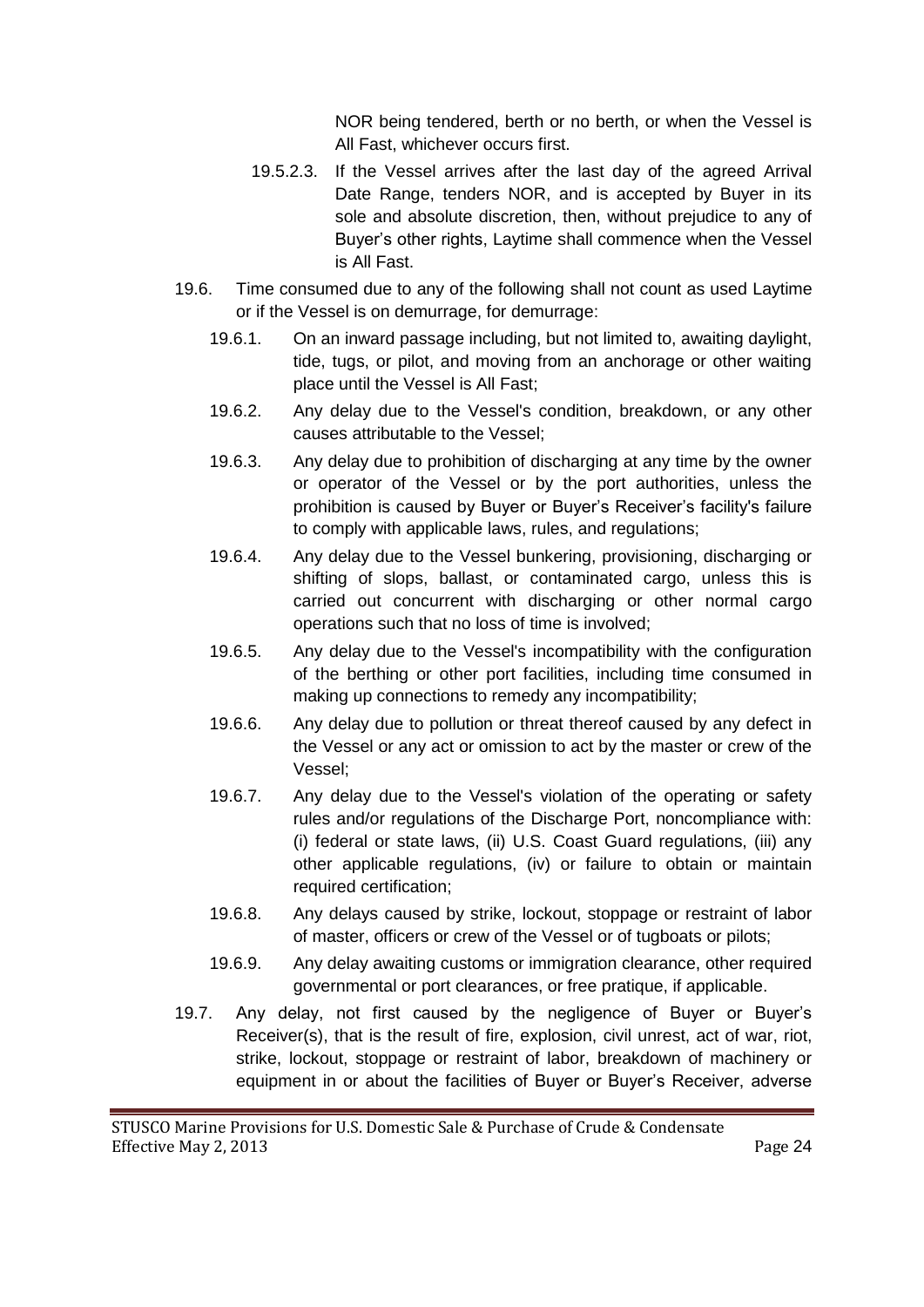weather and/or sea conditions Act of God, or other delays not reasonably within the control of either party (and except as otherwise provided in this Agreement) shall be paid for at one-half (1/2) the rate otherwise provided for demurrage.

- 19.8. Laytime shall cease after all Product has been discharged and when the hoses have been disconnected from the Vessel. However, Laytime will recommence two (2) hours after disconnection of hoses if the Vessel is delayed in its departure due to Buyer's or Buyer's Receiver's not providing any and/or all of the necessary documents and/or clearances to allow the Vessel to depart. Used Laytime shall continue until such documents and/or clearances have been provided to the Vessel by Buyer or Buyer's Receiver(s).
- 19.9. Where the parties agree in the Confirmation that the public dock clause applies, if discharging occurs at a public terminal over which Buyer has no control, Vessels are discharged on a first come first serve basis subject to dock availability. Laytime shall not commence until Vessel is All Fast at the dock. Buyer will not be responsible for any delays or demurrage incurred while waiting for a berth.

#### <span id="page-24-0"></span>20. **Demurrage**

- 20.1. Demurrage Rate: For all time that used Laytime exceeds the Laytime allowance, Buyer shall pay demurrage, at the rate specified in a Confirmation, or where no rate is specified in a Confirmation as follows:
	- 20.1.1. for single voyage chartered Vessels, the demurrage rate shall be based on the demurrage rate specified in the single voyage charter party for the Vessel performing the voyage in question.
	- 20.1.2. for Seller owned, time chartered, or demise chartered Vessels, or where Seller is unable to substantiate the single voyage demurrage rate per this Section of this Agreement, the parties shall mutually agree upon the applicable rate. If a dispute arises between the parties as to the applicable rate, then the rate shall be established as follows:
		- 20.1.2.1. Tankers:
		- 20.1.2.2. In absence of agreement between Buyer and Seller, parties shall appoint a mutually agreed upon ship broker who shall establish the applicable demurrage rate with costs for obtaining such demurrage rate split between the parties.
		- 20.1.2.3. Ocean-Going Barges and Inland Barges: The parties shall appoint a mutually agreed upon barge broker who shall establish the applicable demurrage rate with costs for obtaining such demurrage rate split between the parties.
- 20.2. For demurrage purposes, all Inland Barges or tows operating as a unit shall be considered collectively as one unit.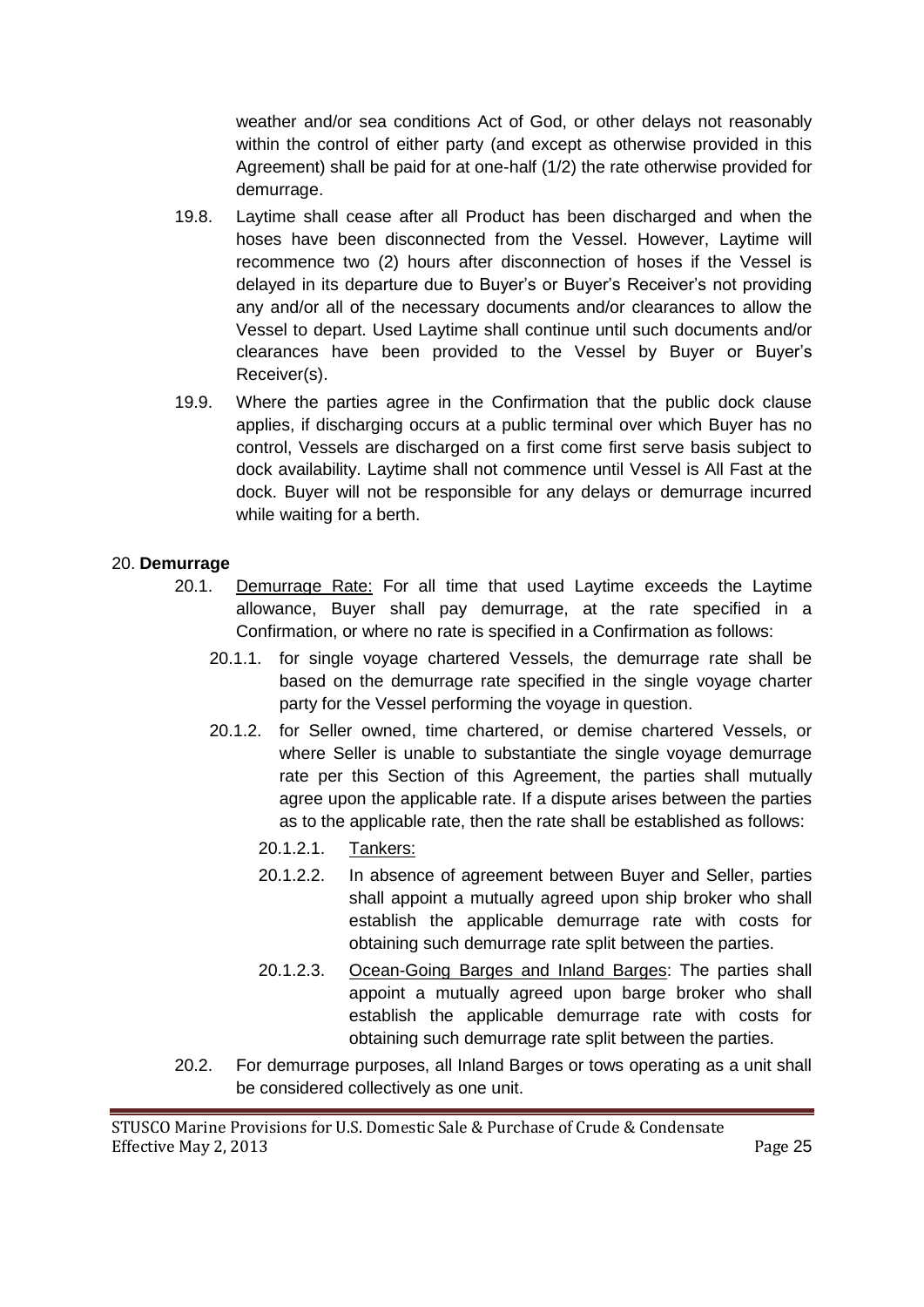- 20.2.1. In respect of tows, Buyer will not be liable for tug demurrage during delays of berthing or discharging where the Discharge Port has notified the Vessel's master that the tug would not be required at the port for that time period.
- 20.3. Demurrage Claims: Demurrage claims must be submitted in writing (e-mail acceptable) with full supporting documentation no later than ninety (90) calendar days after the completion of discharging date. IF A DEMURRAGE CLAIM AND ITS SUPPORTING DOCUMENTATION IS PROVIDED LATER THAN ninety (90) CALENDAR DAYS AFTER THE COMPLETION OF DISCHARGING DATE, THE CLAIM WILL BE DEEMED TO HAVE BEEN WAIVED.

## <span id="page-25-0"></span>21. **Pollution Cover**

- 21.1. Where delivery is by a Tanker,:
	- 21.1.1. Each Tanker shall be owned by or demise chartered by a member of the International Tanker Owners Pollution Federation Limited (''ITOPF'').
	- 21.1.2. The Tanker shall carry on board certificate(s) as required pursuant to the 1992 Civil Liability Convention for Oil Pollution Damage or any Protocols thereto ("CLC") and the Oil Pollution Act 1990, as applicable; and;
	- 21.1.3. The Tanker shall have in place insurance cover for oil pollution no less in scope and amounts than the highest available under the rules of P. & I. Clubs entered into the International Group of P. & I. Clubs.
- 21.2. Where delivery is by an Ocean-Going Barge or Inland Barge, Seller shall exercise reasonable efforts to ensure that the barge owner has in place for the applicable barge, marine insurance in an amount that meets or exceeds the minimum insurance requirements as required by applicable law or regulation for a barge of that size, transporting that Product.
- 21.3. If Seller's Vessel does not meet any of the above requirements Buyer or Buyer's Receivers may refuse to berth or discharge or continue discharging such Vessel.

#### <span id="page-25-1"></span>22. **Lightering**

22.1. Any Lightering or barging operations at sea or inside port limits shall always be performed at a location considered safe and acceptable to the Vessel's owners and/or master. In addition, the Vessel procured by the Lightering party shall be subject to the other party's acceptance, which shall not be unreasonably withheld and the Vessel owner's prior acceptance. All Lightering shall conform to standards not less than those set out in the latest edition of the International Chamber of Shipping/Oil Companies International Marine Forum ship-to-ship transfer guide (Petroleum).

STUSCO Marine Provisions for U.S. Domestic Sale & Purchase of Crude & Condensate Effective May 2, 2013 **Page 26**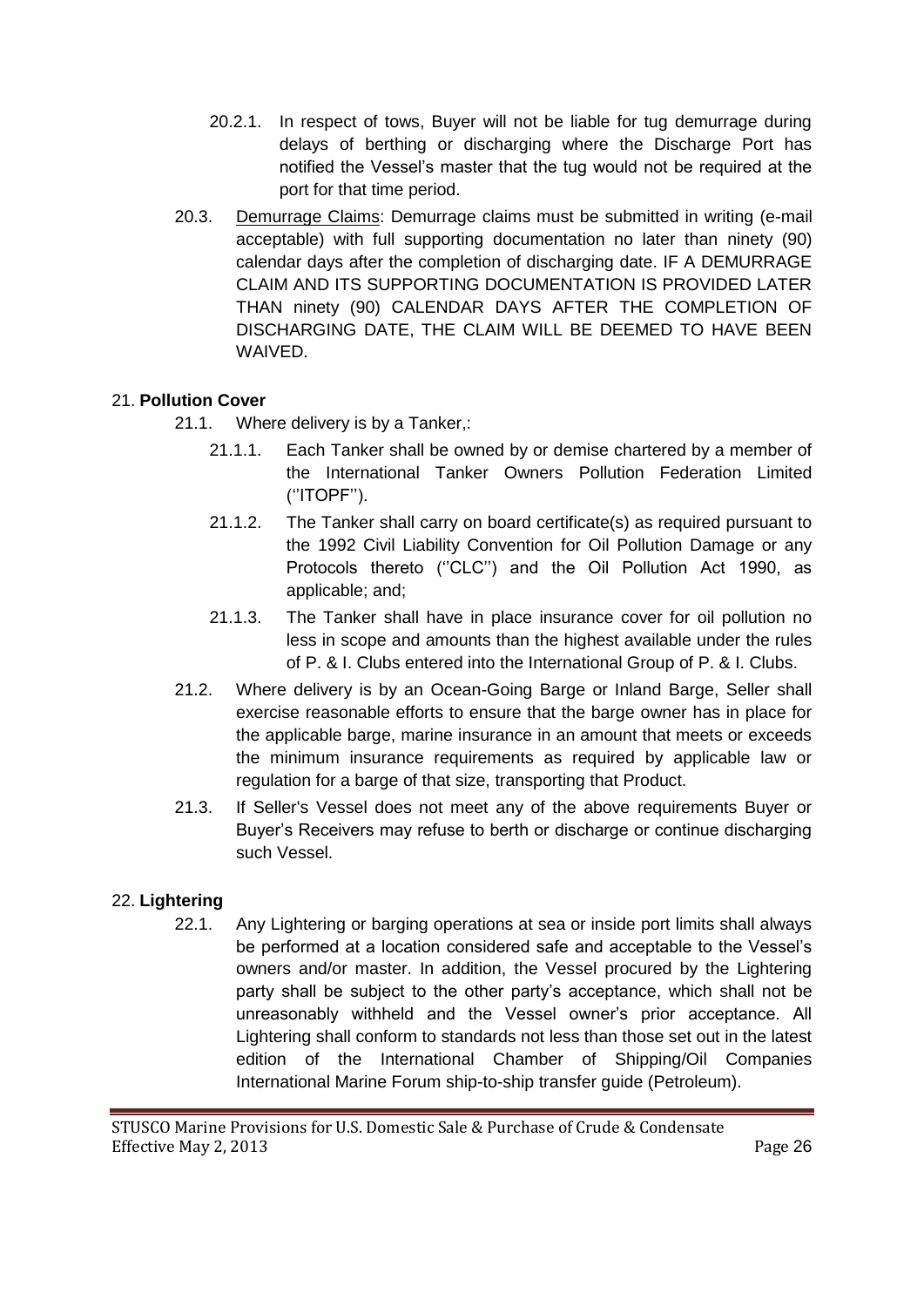#### <span id="page-26-0"></span>23. **Pumping Warranties**

- 23.1. Vessels shall discharge a full cargo within twenty-four (24) hours or maintain an average of 100 psi at the Vessel's manifold provided that the designated shore facilities are capable of receiving the same.
- 23.2. Any time consumed due to the inability of the Vessel to discharge the cargo throughout the bulk of the discharge, within the specified warranties listed above, shall not count as Laytime or time on demurrage, provided that the designated shore facilities are capable of receiving the same.

#### 24. **Ship and Port Security**

- 24.1. For CFR/CIF, this Section shall apply to any Load Port, Discharge Port and/or Vessel used that is subject to the U.S. Maritime Transportation Security Act 2002 ("MTSA").
- 24.2. For Delivered, this Section shall apply to any Discharge Port and/or Vessel used that is subject to the U.S. Maritime Transportation Security Act 2002 ("MTSA").
- 24.3. Seller shall procure that the Vessel shall comply with the requirements of the MTSA, as codified under 46 U.S.C., Chapter 701, including as may be amended from time to time.
- 24.4. The Vessel shall when required submit a Declaration of Security to the appropriate authorities prior to arrival at the Discharge Port.
- 24.5. Notwithstanding any prior acceptance of the Vessel by Buyer, if, at any time prior to the arrival of the Vessel at the Discharge Port the Vessel ceases to comply with the requirements of the MTSA; then
	- 24.5.1.1. If CFR/CIF, Buyer shall have the right not to berth such nominated Vessel at the Discharge Port and any demurrage resulting shall not be for the account of Buyer; and
	- 24.5.1.2. If Delivered, Buyer shall have the right not to berth such nominated Vessel at the Discharge Port and any demurrage resulting shall not be for the account of Buyer; and
	- 24.5.1.3. Seller shall be obliged to substitute such nominated Vessel with a Vessel complying with the requirements of the MTSA. If title and risk to the cargo on board the Vessel subsequently substituted has already passed to Buyer, such title and risk shall be deemed to have reverted to Seller.
- 24.6. Buyer shall procure that the Discharge Port/terminal/installation shall comply with the requirements of the MTSA.
- 24.7. Any costs or expenses in respect of the Vessel including demurrage or any additional charge, fee or duty levied on the Vessel at the Discharge Port and actually incurred by Seller resulting directly from the failure of the Discharge Port/terminal/installation to comply with the MTSA shall be for the account of

STUSCO Marine Provisions for U.S. Domestic Sale & Purchase of Crude & Condensate Effective May 2, 2013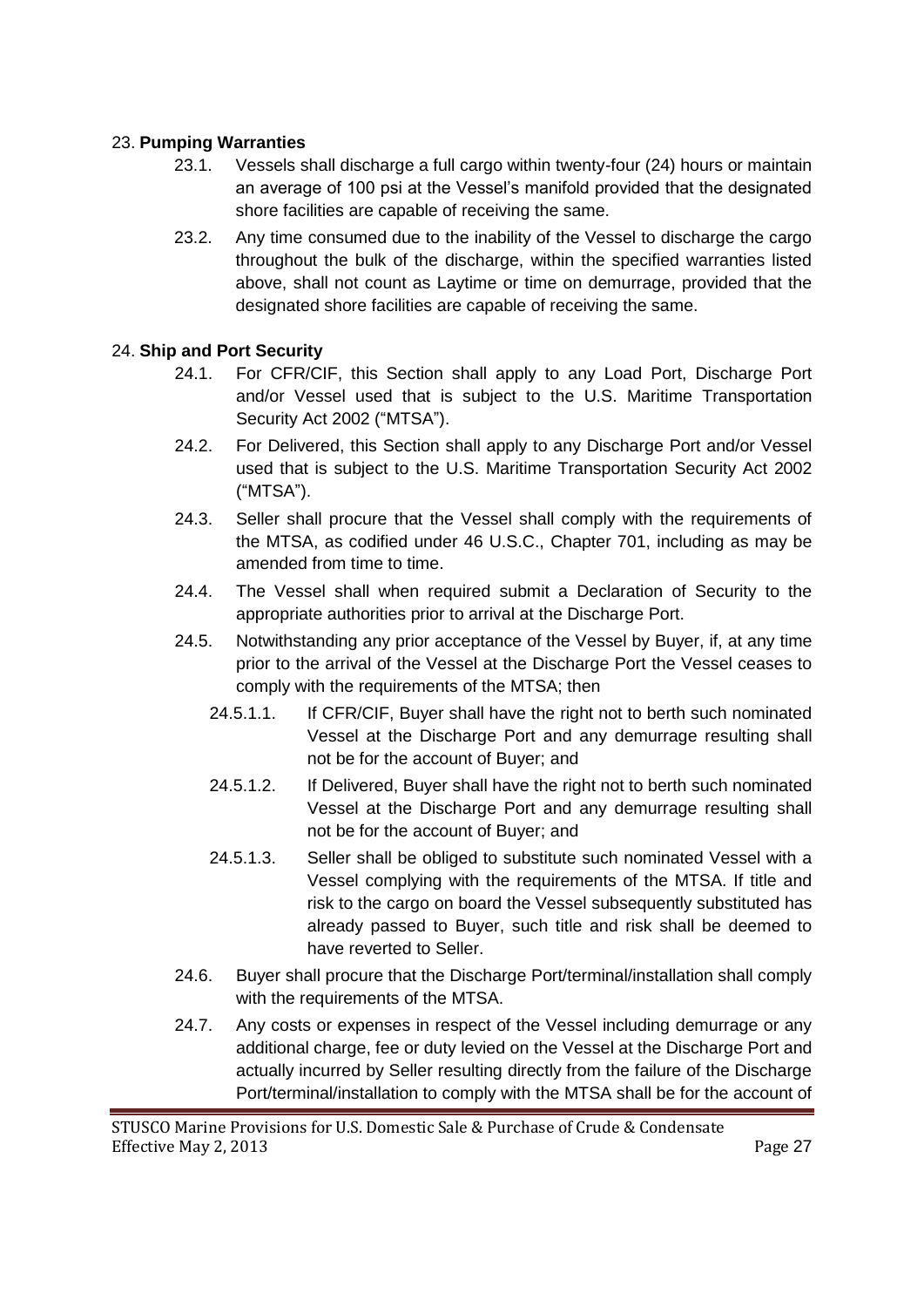Buyer, including but not limited to the time required or costs incurred by the Vessel in taking any action or any special or additional security measures required by the MTSA.

- 24.8. Save where the Vessel has failed to comply with the requirements of the MTSA, Buyer shall be responsible for any demurrage actually incurred by Seller arising from delay to the Vessel at the Discharge Port resulting directly from the Vessel being required by the port facility or any relevant authority to take any action or any special or additional security measures or undergo additional inspections.
- 24.9. If the Discharge Port/terminal/installation is not operated by Buyer or an Affiliate of Buyer, Buyer's liability to Seller under this Agreement for any costs, losses or expenses incurred by the Vessel, the charterers or the Vessel owners resulting from the failure of the Discharge Port/terminal/installation to comply with the MTSA shall be limited to the payment of demurrage and costs actually incurred by Seller in accordance with the provisions of this Section.

#### <span id="page-27-0"></span>25. **Specific Ports, Anchorages, and Locations**

- 25.1. Mississippi River Ports:
	- 25.1.1. Via Southwest Pass Any Vessel which must make passage to any port along the Mississippi River shall announce to the Discharge Port the Vessel's arrival at Southwest Pass. The NOR given upon arrival at the Discharge Port's berth or, the nearest customary anchorage or waiting place for the Discharge Port to which it is destined if the berth is not available upon its arrival shall be used for Laytime and demurrage purposes.
	- 25.1.2. Via other than Southwest Pass The NOR or notice of arrival, as applicable, given upon arrival at the Discharge Port's berth or, the nearest customary anchorage or waiting place for the Discharge Port to which it is destined if the berth is not available upon its arrival shall be used for Laytime and demurrage purposes.
	- 25.1.3. For clarity, the following locations in and along the Mississippi River are considered the customary anchorage for Vessels destined to the following ports:

| Location      | Anchorage                  |
|---------------|----------------------------|
| Convent, LA   | <b>Burnside Anchorage</b>  |
| Geismar, LA   | <b>Burnside Anchorage</b>  |
| Gretna, LA    | Nine Mile Anchorage        |
| Norco, LA     | AMA Anchorage              |
| St. James, LA | <b>Grandview Anchorage</b> |
| St. Rose, LA  | AMA Anchorage              |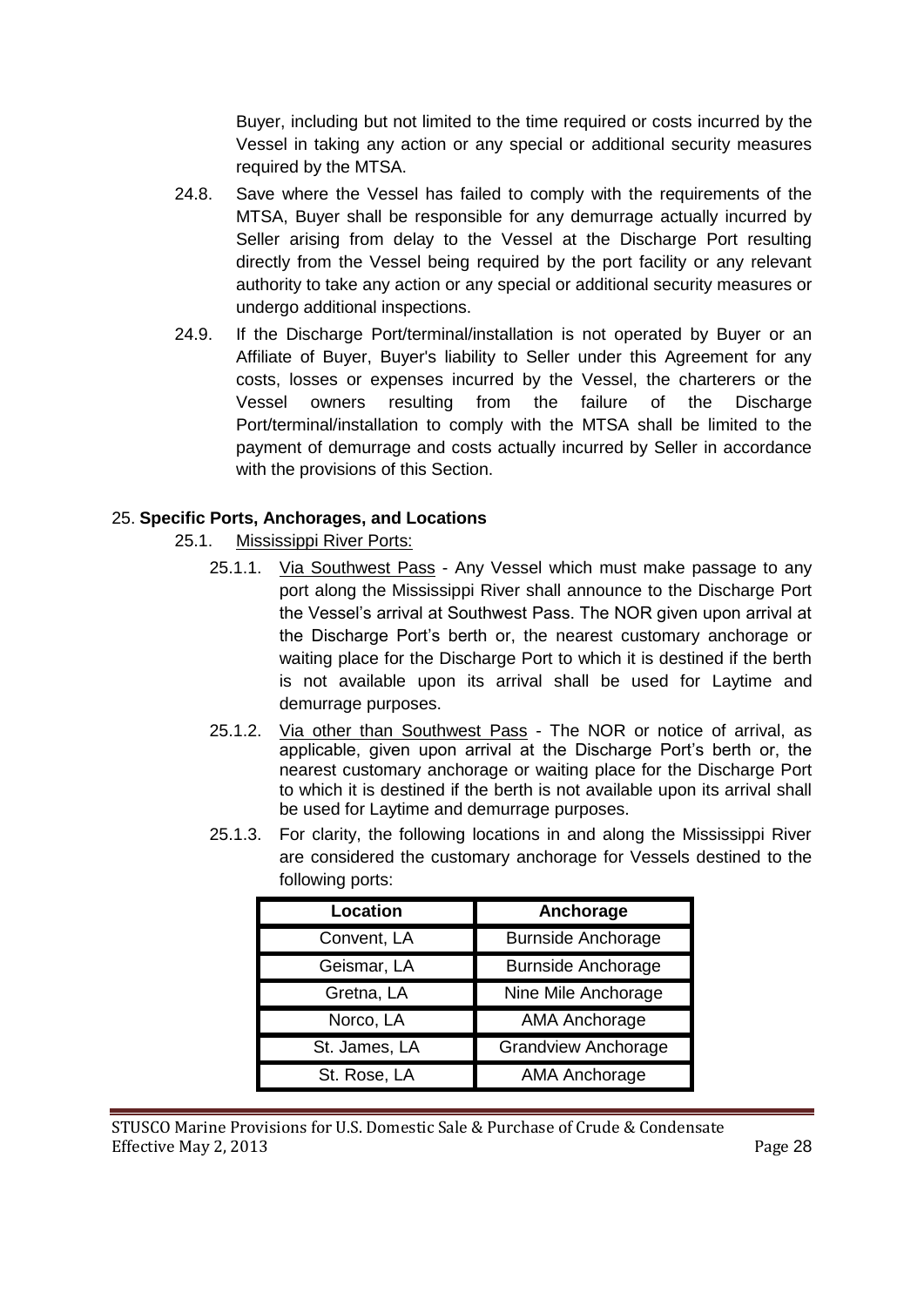# <span id="page-28-0"></span>**PART C - Applicable to each of Parts A and B**

### <span id="page-28-1"></span>26. **Quantity and Quality Claims**

- 26.1. In respect of Marine deliveries the claiming party may not submit, and no claim shall be allowed, for any deficiency of quantity where:
	- 26.1.1. Tankers and Ocean-Going Barges: The difference between the loaded and discharged quantity (with VEF applied) is less than 0.2%.
	- 26.1.2. Inland Barges: The difference between the loaded and discharged quantity is less than 0.3%.
- 26.2. Any claim relating to quantity and/or quality of Product delivered under this Agreement must be filed by claiming party no later than ninety (90) days after the completion of delivery date. If a fully documented claim is made later than ninety (90) days after the completion of delivery date, said party will be deemed to have waived its claim.

#### 27. **Compliance with Laws and Regulations**

27.1 Each party shall comply with all effective federal, state and local regulations, laws, executive orders, and/or rules applicable to the Agreement and the Product sold hereunder.

#### <span id="page-28-2"></span>28. **Governing Law and Jurisdiction**

- 28.1. THIS AGREEMENT, AND ALL DISPUTES ARISING OUT OF OR IN CONNECTION WITH, ASSOCIATED WITH, OR RELATED THERETO SHALL BE GOVERNED BY, INTERPRETED, CONSTRUED AND ENFORCED IN ACCORDANCE WITH THE LAW OF THE STATE OF TEXAS WITHOUT REGARD TO PRINCIPLES OF CONFLICTS OF LAWS.
- 28.2. BOTH PARTIES SUBMIT TO THE EXCLUSIVE JURISDICTION OF THE COURTS OF THE STATE OF TEXAS AND OF THE UNITED STATES OF AMERICA SITTING IN HOUSTON, TEXAS IN CONNECTION WITH ANY ACTION OR PROCEEDING ARISING OUT OF OR IN CONNECTION WITH, ASSOCIATED WITH, OR RELATED TO, THIS AGREEMENT. THE PARTIES HEREBY WAIVE ANY OBJECTION TO VENUE IN THE FOREGOING JURISDICTION AND ANY OBJECTION TO ANY ACTION OR PROCEEDING ON THE BASIS OF FORUM NON CONVENIENS. TO THE MAXIMUM EXTENT PERMITTED BY LAW, EACH PARTY HEREBY WAIVES ANY RIGHT TO TRIAL BY JURY.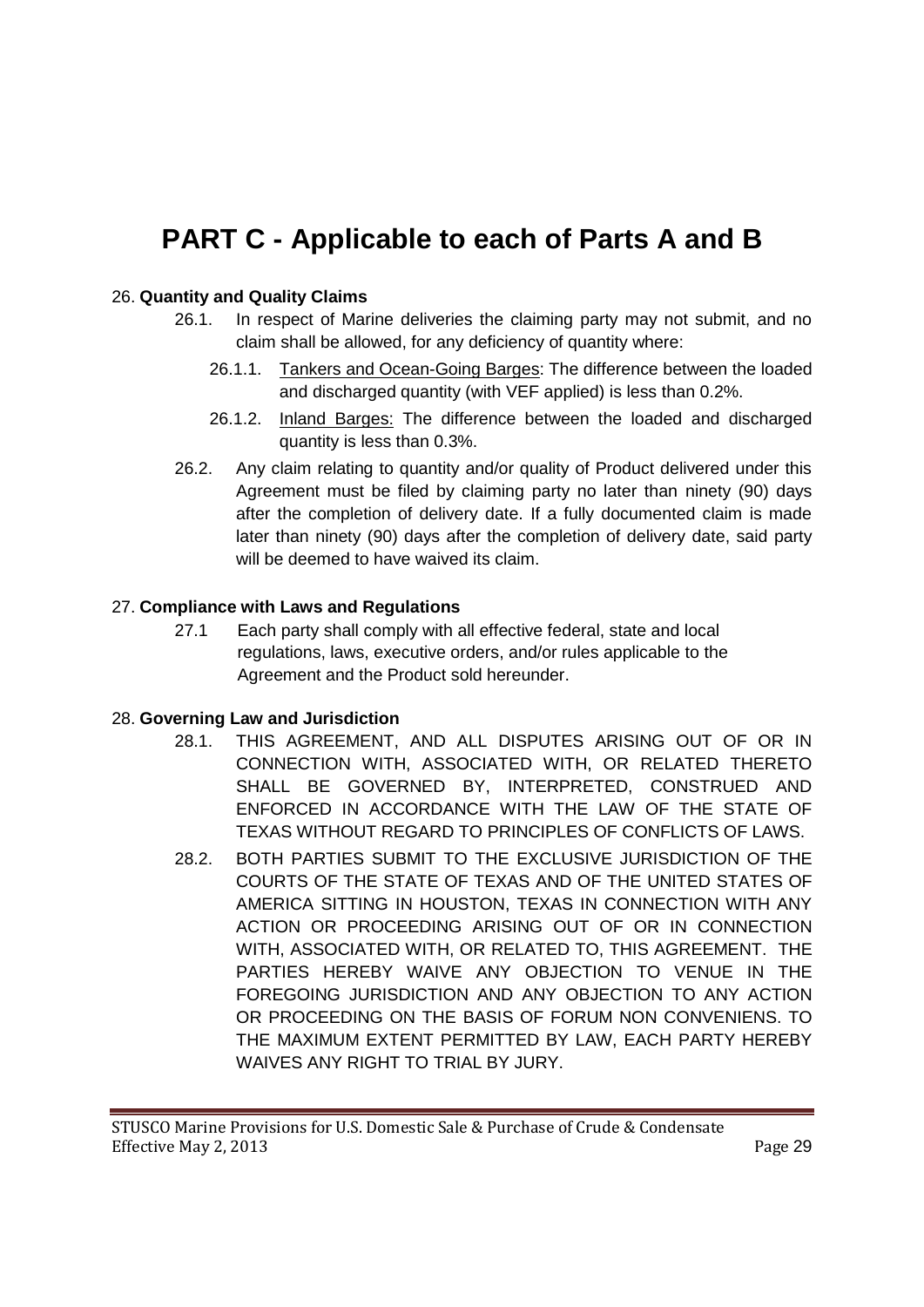#### <span id="page-29-0"></span>29. **Definitions**

- 29.1. "Affiliate" means, in relation to any person, an entity controlled, directly or indirectly, by the person, any entity that controls, directly or indirectly, the person or any entity directly or indirectly under common control with the person. For this purpose, "control" of any entity or person means ownership of a majority of the voting power of the entity or person;
- 29.2. "Agreement" means these Marine Provisions (including, where applicable, the Attachments attached hereto) together with a Confirmation;
- 29.3. "All Fast" means that the Vessel is completely secured to the berth and that the gangway is down and secured;
- 29.4. "American Tanker Rate Schedule" means the publication of rates by the American Tanker Rate Schedule (ATRS) Committee of the Association of Ship Brokers & Agents (U.S.A.), Inc. as current on the day of commencement of loading of the Vessel in question;
- 29.5. "API" means the American Petroleum Institute;
- 29.6. "Arrival Date Range" shall be the time period provided in a Confirmation, or as further narrowed by agreement between the parties, within which Seller's Vessel shall tender NOR at the Discharge Port and be ready to discharge Product. For purposes of CFR/CIF Marine deliveries, the parties may agree by specifying in a Confirmation or other writing that the Arrival Date Range at the Discharge Port is given for the sole purpose of calculating Laytime and demurrage, and shall not be construed as establishing a guaranteed date of arrival or delivery at the Discharge Port;
- 29.7. "ASTM" means ASTM International;
- 29.8. "Banking Day" means a day other than a Saturday or Sunday when federal banks are open for business in New York, NY;
- 29.9. "Barrel" means 42 U.S. Gallons at 60º Fahrenheit;
- 29.10. "Buyer" means the party purchasing Crude or Condensate from Seller as specified in the Confirmation;
- 29.11. "Buyer's Receiver" means the terminal, pipeline, or other facility, or other body, person or company, to whom the Product will be discharged;
- 29.12. "'CBP"' means the U.S. Bureau of Customs and Border Protection;
- 29.13. "CFR" shall mean cost and freight;
- 29.14. "CIF" shall mean cost, insurance, and freight;
- 29.15. "Coastwise voyages" means a voyage beginning at any point within the U.S. jurisdiction and delivering cargo to any other point within the U.S. jurisdiction including within the 12 nautical mile territorial sea and to or from any structure attached to the seabed within the U.S. Outer Continental Shelf for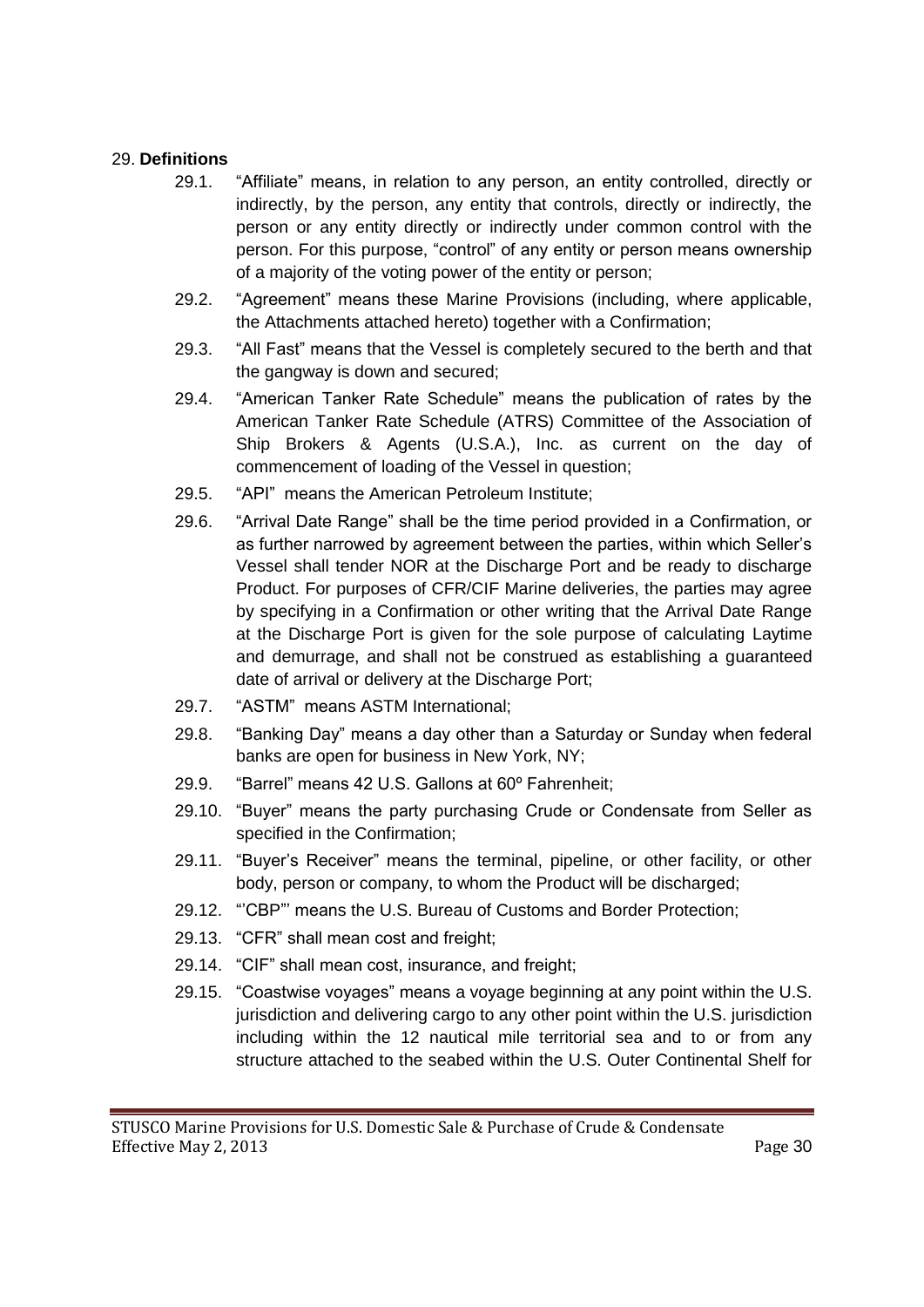the purposes of exploration, development and production of resources (including offshore marine terminal facilities);

- 29.16. "Confirmation" means a confirmation setting forth the trade details of a Transaction between the parties either (i) in the form of an electronic confirmation and matched by the agreed upon electronic confirmation matching system or (ii) absent the ability to confirm a Transaction through an electronic confirmation matching system, by written confirmation;
- 29.17. "Conoco 93 General Provisions" means Conoco General Provisions Domestic Crude Oil Agreements dated January 1 1993;
- 29.18. "Delivered" shall include delivered outturn and ex-ship deliveries;
- 29.19. "Discharge Port" means the port or terminal at which the Product to be delivered hereunder is or will be discharged or, where the context requires, the operator, authority or governing body of such port or terminal;
- 29.20. "ETA," in the case of FOB marine deliveries, means the estimated time of arrival of the Vessel at the Load Port and, in the case of CFR, CIF and Delivered marine deliveries means the estimated time of arrival of the Vessel at the Discharge Port;
- 29.21. "FOB" shall mean free on board;
- 29.22. "Inland Barge" means a U.S. Coast Guard approved Barge, restricted to operations in the inland waterways or local coastline areas;
- 29.23. "Laytime" shall consist of the time allowed to Seller for loading or Buyer for discharge (as applicable), day or night, Saturdays, Sundays, and holidays included;
- 29.24. "Letter or Indemnity" shall be as contained in Attachment A of this Agreement;
- 29.25. "Lightering" shall mean the discharge or unlading of a cargo from a larger Vessel to a smaller Vessel for purposes of further transportation;
- 29.26. "Load Port" means the port or terminal at which the Product to be delivered hereunder is or will be loaded or, where the context requires, the operator, authority or governing body of such port or terminal;
- 29.27. "Loading Date Range" shall be the time period provided in a Confirmation, or as further narrowed by agreement between the parties, within which Buyer's Vessel shall tender NOR at the Load Port and be ready to load Product and within which Seller shall make Product available for loading;
- 29.28. "Marine" means deliveries by waterborne Vessel;
- 29.29. Marine Provisions means these provisions for the U.S. Domestic Sale and Purchase of Crude and Condensate, dated May 2, 2013;
- 29.30. "NOR" means when the Vessel is in all respects ready to load or discharge, as applicable, the valid notice of readiness to load or discharge, as the case may be, as given by the master of the Vessel (or his/her representative) to the Load Port or to the Discharge Port as applicable;

STUSCO Marine Provisions for U.S. Domestic Sale & Purchase of Crude & Condensate Effective May 2, 2013 Page 31